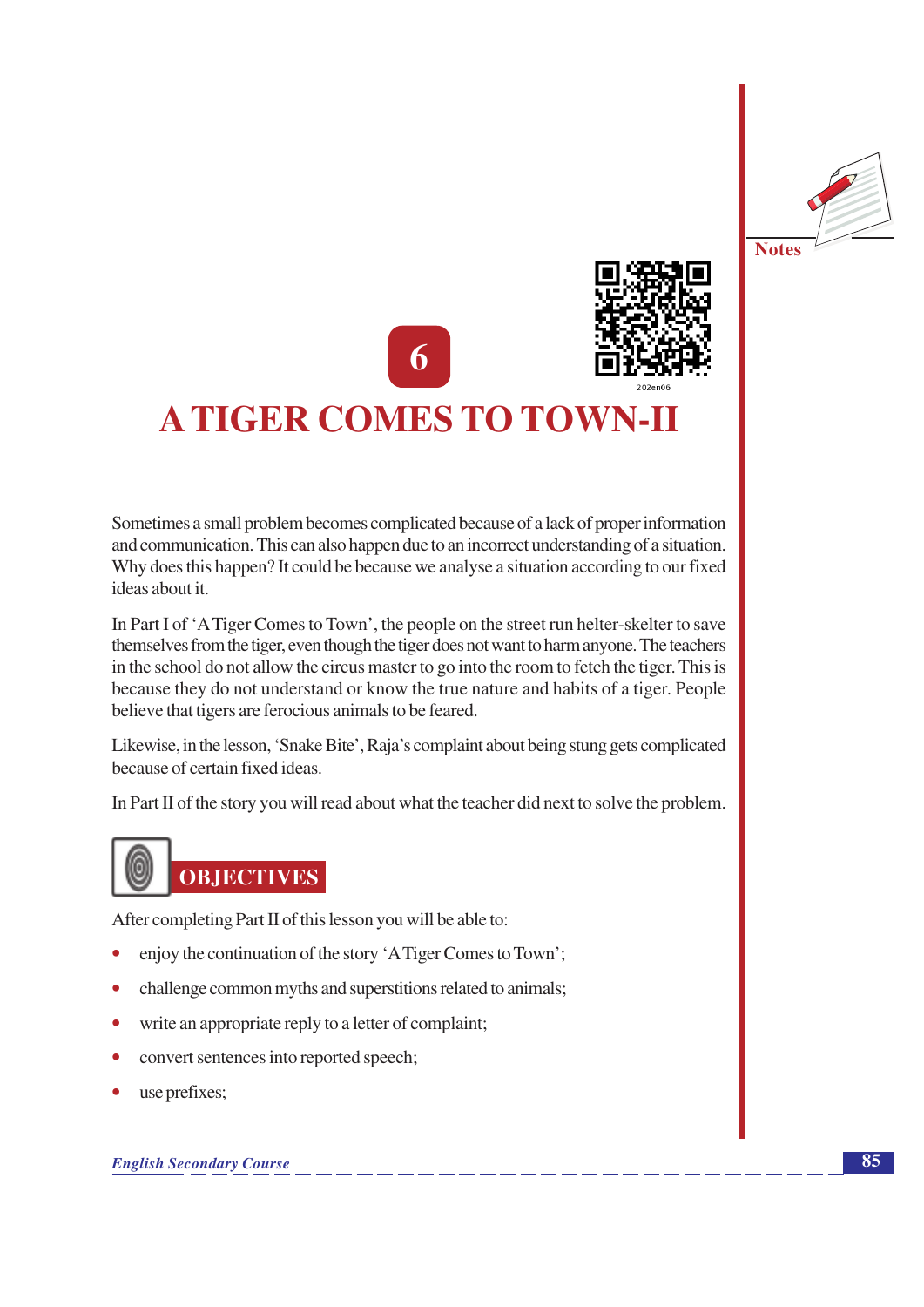

use contractions effectively;

- evaluate a situation from different perspectives;
- identify words in the text by applying their given meanings to the context of the text, and
- enhance your vocabulary of antonyms.

## **6.1 LET US READ THE TEXT**

**Remember:** In Part I of the story, 'A Tiger Comes to Town', the tiger reached a school, entered the Headmaster's room and spread himself on the floor to sleep. The teachers locked the room from outside and would not let the circus master go inside to bring the tiger out despite his repeated requests. Why do you think no one allowed him to go into the room? What happened next? The story continues in this lesson...

Meanwhile, I awoke after a very good stretch of sleep and heard voices outside. I looked up and saw the headmaster cowering in the attic. I stretched myself and roared, for no particular reason except that I felt alive. The poor human being in the loft must have trembled at the moment. I wished to assure him that I was not going to hurt him. I raised myself, put up my forelegs on the wall, scratched it, and growled softly which made him more nervous.

I knew my Master was outside, I could hear him say, 'No one is going to school. You will see the tiger come out and walk off with me... One of you take a ladder in and help the headmaster come down from the attic.'

'Do you mean to say you are going in as you are, without arms or protection?' They asked him.

'Yes, that's what I'm going to do. We have no time to waste.'

The Chairman of the 'Tiger Committee' said, 'By the powers I have being the second Honorary Magistrate, I give you notice that you shall not open nor enter that room.'

My Master asked, 'Why do you prevent me from going near the tiger?'

They were at a loss to answer – 'It's unlawful to commit suicide,' they said.

'May be,' said my Master, 'but which section of the law says that a man should not approach a tiger? Are not circus people doing it all the time?'

'Yes,' replied the Chairman weakly. 'But that's different.'

'I can tame a tiger. It's after all my life that I'm risking.'

stretch: span of time cowering: shrinking back in fear stretched myself: put

out my arms and legs roared: made a loud sound

trembled: shook with fear

assure: convince

protection: something which keeps you safe

honorary: given as an honour, generally a position without a salary

notice: information, warning

approach: go near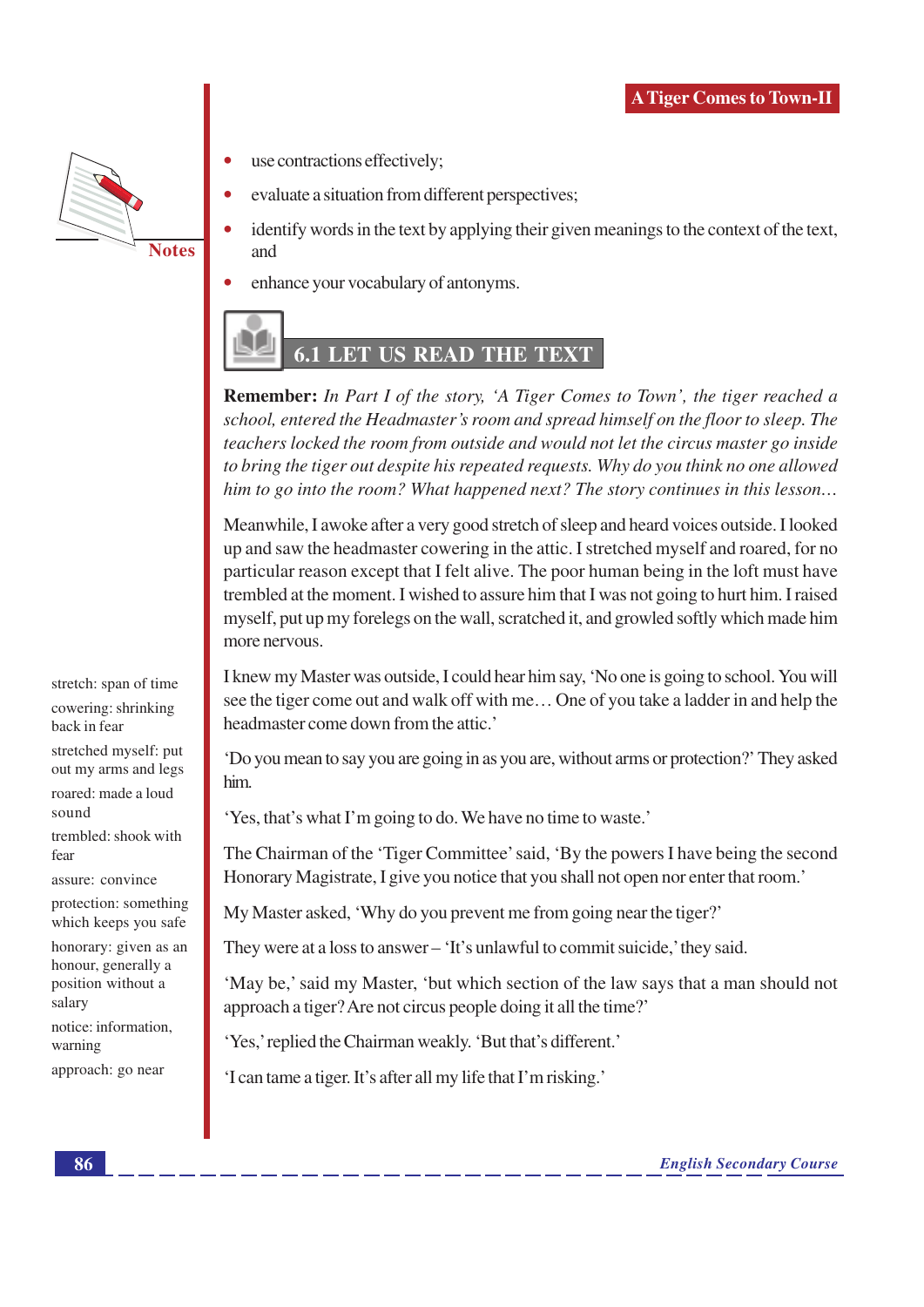The Chairman was visibly confused and bewildered. 'In that case you will have to sign an affidavit absolving us from all responsibilities for your life or death'.

'All right, give me a piece of paper and tell me what to write.'

The Magistrate took out a sheet of paper from his briefcase and gave it to my Master. My Master wrote the Chairman's dictation, absolving everyone there from all responsibility. He signed the document and returned it with the comment: 'I've signed it just to respect your magistracy, although I'm convinced it's uncalled for and irrelevant. You are exercising unnecessary authority.'

The Chairman looked at the document and said, 'Stop, wait. Tell me what is it that you have written here?'

'Only what you have dictated.'

'In a language we don't know! I can't accept it.'

'It's in Sanskrit, in which our scriptures are written, the language of the gods. I write only Sanskrit although I know ten other languages including Japanese.' Without further ado he put the key into the lock of the Headmaster's room.

'Let us go now,' said my Master. 'You must realise' that human beings, for all their bluster are timid creatures. They are likely to panic when they see you. Don't look at them. That's the only way to maintain one's peace of mind.'

- R.K. Narayan

#### **6.2 LET US UNDERSTAND THE TEXT**

#### **6.2.1 PART 1**

Meanwhile, I awoke after a very good sleep ..................... responsibilities for your life or death.

In this part of the story, the tiger wakes up and stretches himself. The Headmaster who has been sitting in the loft all this time is frightened to see the tiger awake. The tiger wants to tell him that he is not going to harm him but he cannot communicate this to him. The tiger hears his master begging the teachers to allow him to enter the Headmaster's room to fetch the tiger. The teachers do not want him to go in without arms or some sort of protection. The teachers call the Magistrate to stop the circus master from going into the Headmaster's room. The Magistrate forbids the circus master from entering the room. When the circus master argues with him and insists on going in, the Magistrate tells him to sign a document that says that no one should be held responsible for the circus master's death in case the tiger attacks him.



visibly: as could be seen easily, obviously, clearly

confused: mixed up

bewildered: unable to understand

affidavit: written statement, a legal document

absolving: freeing from blame, declaiming that they were not responsible for his life or death

briefcase: bag, small suitcase for papers

magistracy: magistrate's position

uncalled for: not wanted, not required

irrelevant: not important or of significance

exercising: applying

authority: power to enforce obedience

document: written record of events

scriptures: holy or sacred writings

ado: fuss, trouble bluster: angry or empty threats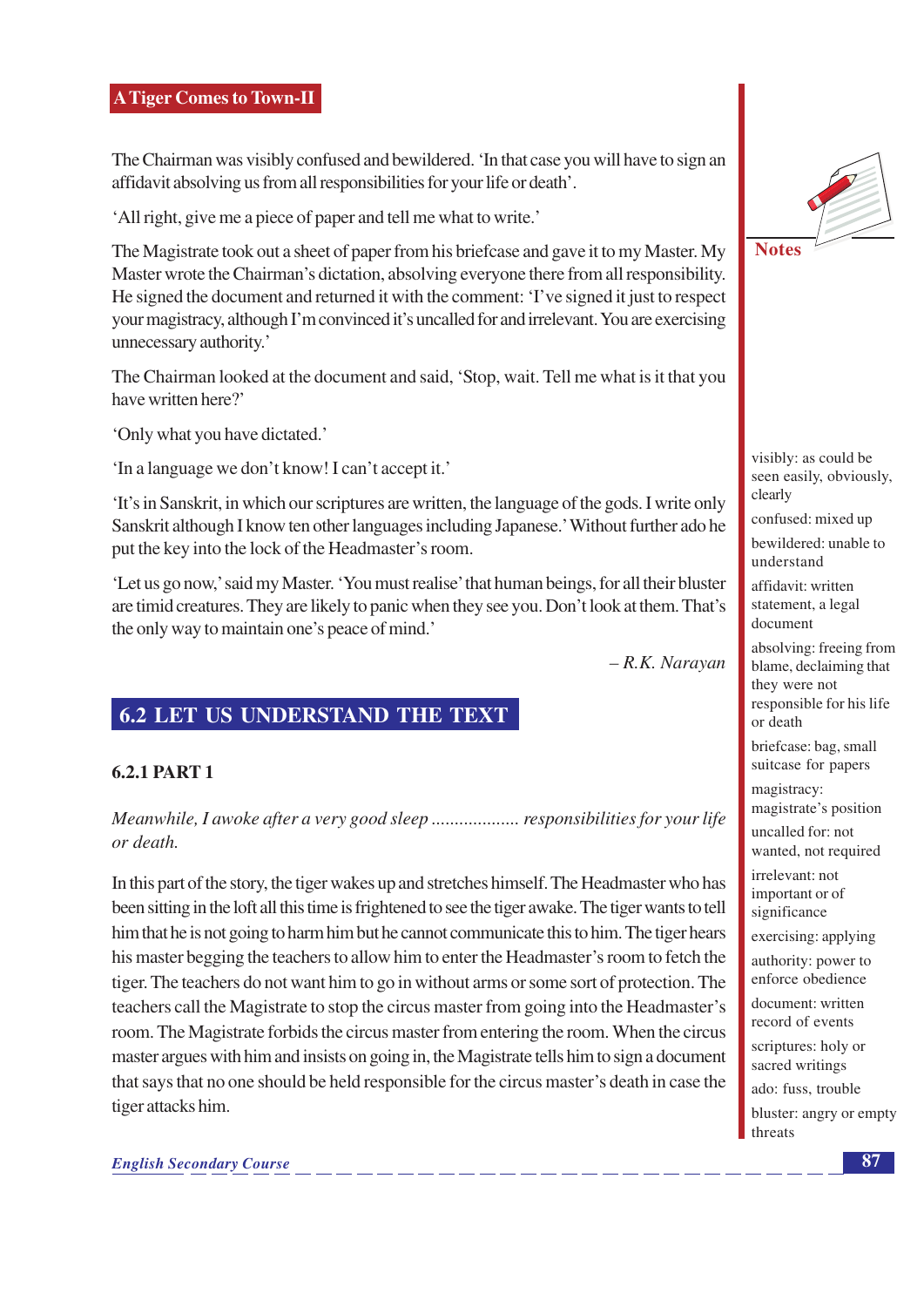



Fig. 6.1

## **INTEXT QUESTIONS 6.1**

Answer the following questions.

- 'Do you mean to say you are going in as you are, without arms or protection.' 1. they asked him. 'Yes, that's what I'm going to do. We have no time to waste.'
	- Where did the above conversation take place? a.
	- Who were the 'they' being referred to? b.
	- Who were 'they' talking to?  $\mathbf{C}$  .
	- Why did they want to know if he was going unarmed?  $d.$
	- e. Why do you think he said, 'We have no time to waste.'?
- Where was the tiger all this time?  $2.$
- 3. The Headmaster was already nervous. Which actions of the tiger further added to his fear?
- What did the tiger want to tell the Headmaster? 4.
- 5. Give two reasons why the people outside did not allow the Master to go in.
- The Master's attempts to go in are compared to: 6.
	- life  $\overline{a}$ .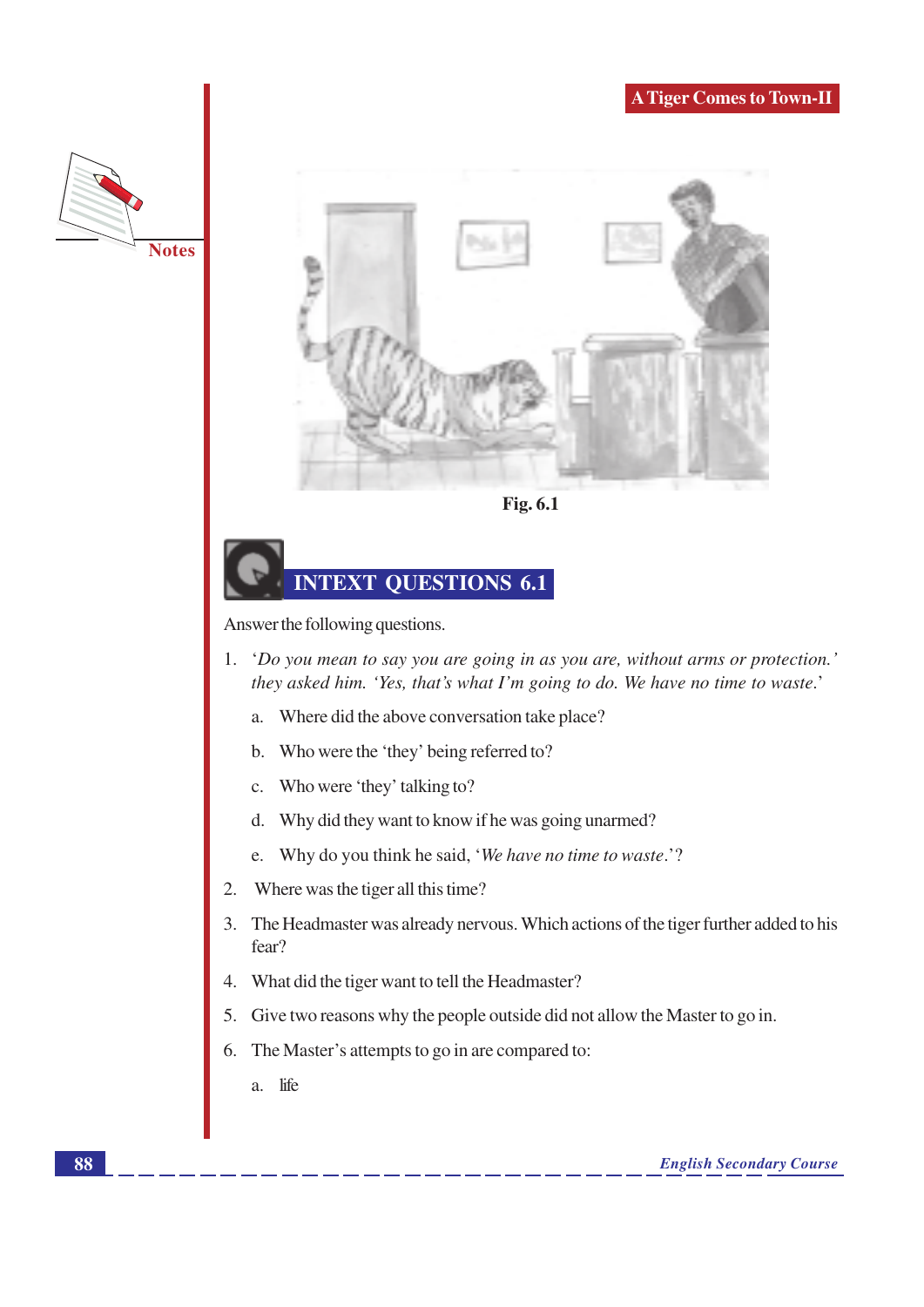- b. suicide
- c. death
- d. war
- 7. Which statement made by the Master confused the Chairman of the Tiger Committee?
- 8. When the Chairman asked the Master to sign an affidavit before he was allowed to enter the room, he was trying to put a condition on his entry. Which of the following statements correctly interprets the condition?
	- a. that the Master shall not take the tiger away
	- b. that he must pay an entry fee
	- that everybody outside would share the responsibility of his action  $c.$
	- d. that he would not hold anybody responsible for whatever happened to him

# LET US LEARN NEW WORDS 6.1

In the table below you can see three columns: A, B, and C.

- 1. Column A consists of words from the text but there are some letters missing in each word. Column B consists of the meanings of the words in Column A. Refer to the text to guess each word from its meaning. Then insert the missing letters to complete each word.
- 2. Column C contains a list of words that are opposite in meaning to the words in Column A. They are in mixed order. Guess the antonym/opposite of each word in Column A. Draw a line to join each word meaning with its antonym.

One example has been done for you.

|                | <b>Column A</b>                    | <b>Column B</b>              | <b>Column C</b>  |
|----------------|------------------------------------|------------------------------|------------------|
|                | <b>Word</b>                        | <b>Meaning</b>               | <b>Antonym</b>   |
|                | CQWE                               | to crouch in fear            | Invisible/hidden |
| $\overline{2}$ | $A \_ U \_ E$                      | to make sure, convince       | brave            |
| 3              | $PA$ <sub><math>I</math></sub> $I$ | sudden and unreasonable fear | relevant         |
| $\overline{4}$ | TI D                               | easily frightened            | to be undecided  |
| 5              | $DE$ <sub>_</sub> E_MI___D         | to be firm in ones decision  | to remain calm   |
| 6              | ${\rm V\_S}$ $\_$ LE               | capable of being seen        | to act bravely   |
| 7              | I ELE NT                           | not important                | to be unsure     |

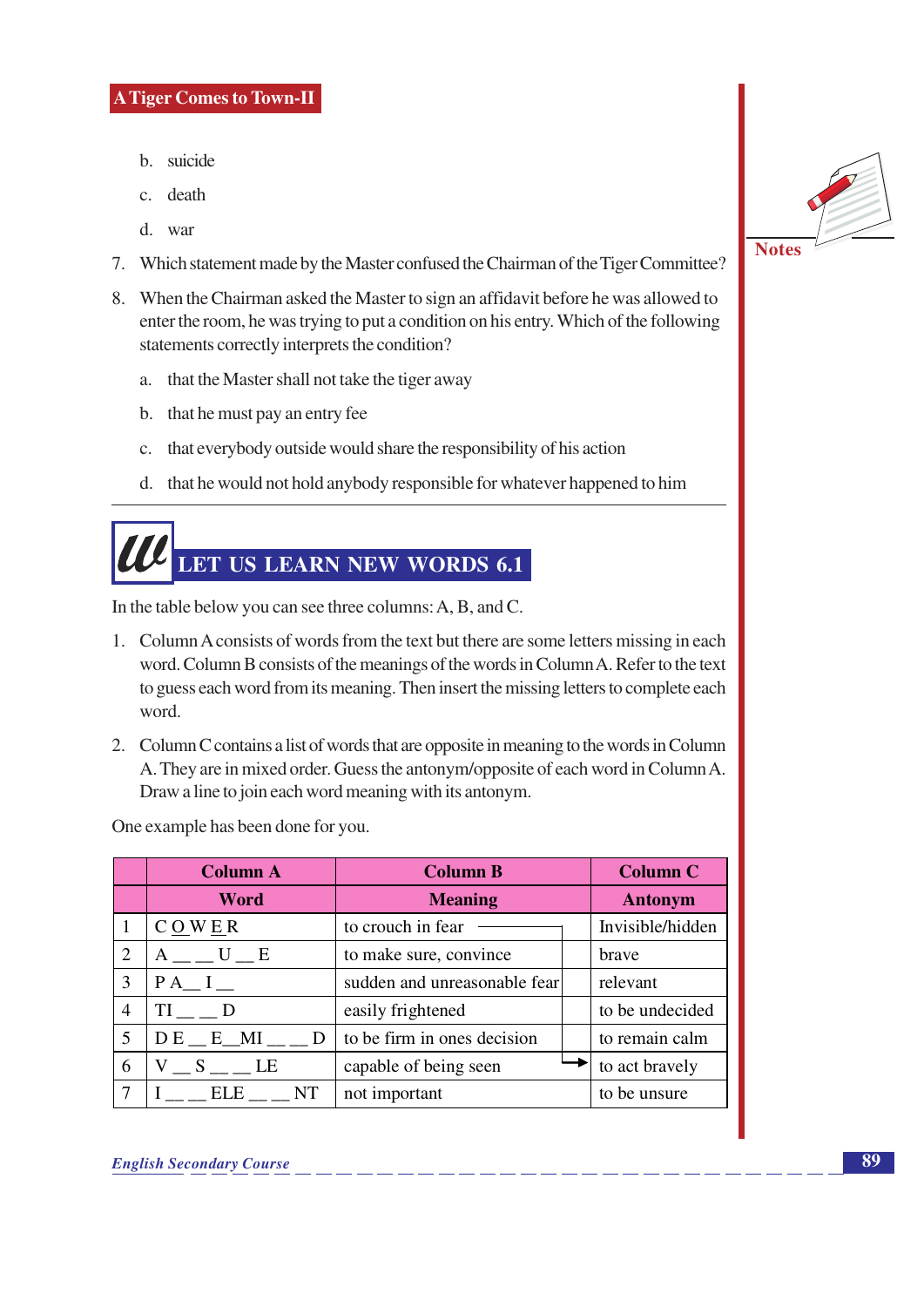

### **DO YOU KNOW**

#### **HOWARE TIGERS COUNTED?**

Just as the Government conducts a population census, it also carries out an animal census every four years. In India we call it an All India Wild Animal Census.

A separate Tiger Census is conducted every two years.

Some organisational details and methods used for counting tigers are given below.

- The area to be covered is divided into smaller zones. These zones are further subdivided into a number of compartments. The normal period of any census is 8-10 days.
- Earlier the census authorities used the method of monitoring (watching carefully) rivers or water bodies in the forests. They believed that since animals generally visit these places for drinking water, counting at these places would be easier and reliable. They also believed that a tiger visits only one water hole once in 24 hours, so the counting would be accurate. But this method was not very reliable as this belief was incorrect.
- The preferred method today is to do a pug mark (an animal's footprint) count. Pug marks are commonly found near river beds, water bodies or other less-travelled paths. Once a clear pug mark is found, its impression (the shape of the pug mark) is taken on liquid plaster of Paris.
- Infrared cameras are also used for counting tigers. These cameras are set up on tiger trails every evening and checked every morning to see if there is any fresh information.
- People doing the census also note things like the length of stride, speed of the walk, the surface of the soil, scratch marks, visual sightings, fresh droppings, the roar, or a nearby kill.





#### **Myths and superstitions about animals**

Have you heard people say that it is not a good omen (unlucky) if a black cat crosses your path?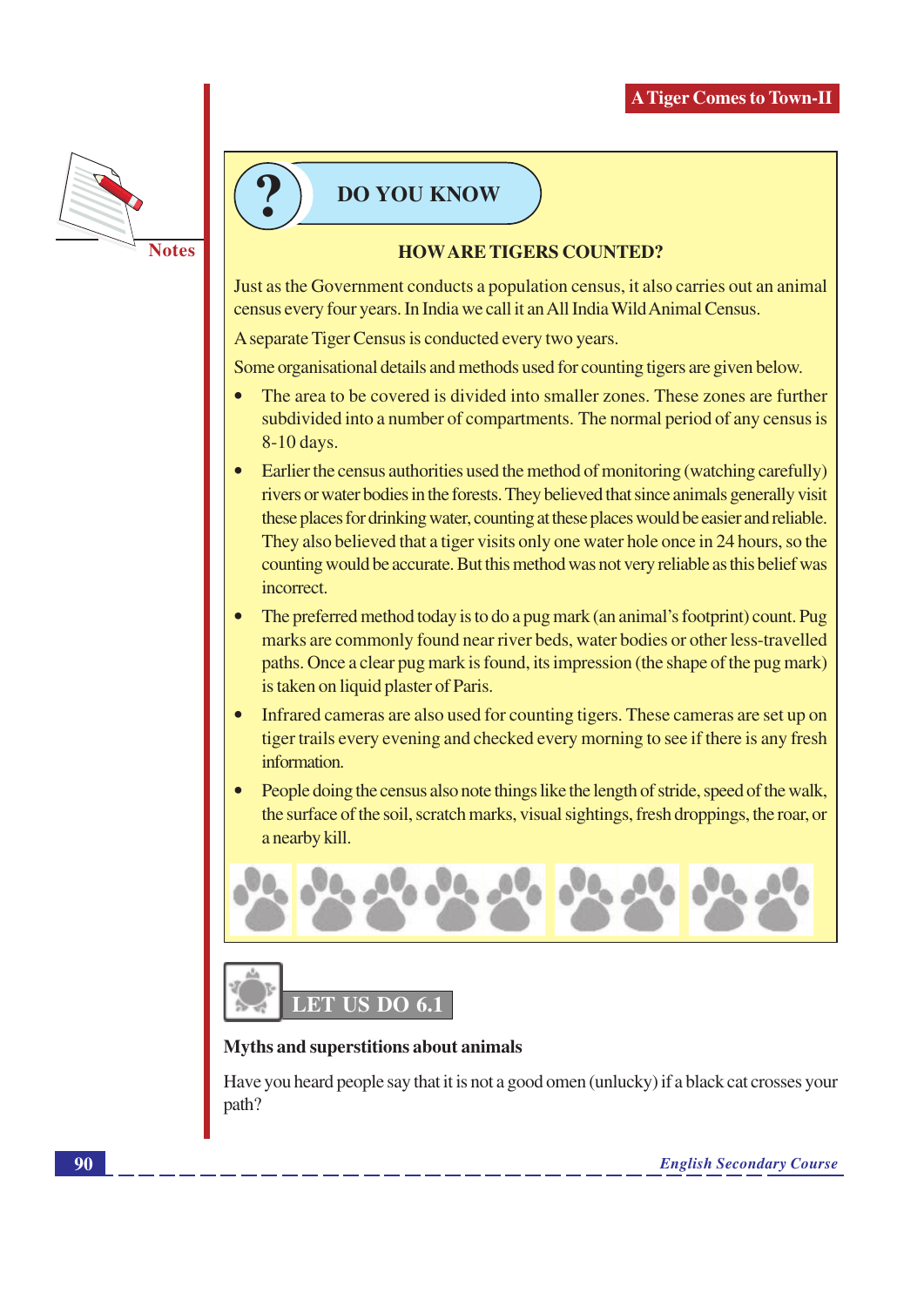Such beliefs which do not have a scientific logic are called myths or superstitions.

Most myths and superstitions related to animals and birds have been handed down to us. The main reason for this is that there is insufficient knowledge about animals and their behaviour. The source of these beliefs may have been coincidental or accidental. Some myths may also have been coined as preventive measures. For example, there is a belief that a sneeze before setting out on a journey is unlucky. The reason for this may be that a sneeze is a symptom of a cold or flu, which can make the journey difficult and uncomfortable.

#### **Exercise**

The table below contains some myths or beliefs related to animals, and the possible reasons for these beliefs. Some of these myths/beliefs may have a logical explanation which is lost over a period of time. Find out two more myths and the possible reasons for these myths, and complete the table.

|    | <b>Myth/Superstition</b>                  | How do you think this<br>myth originated |
|----|-------------------------------------------|------------------------------------------|
| 1. | Birds will reject their young ones if the | This myth is promoted to                 |
|    | young ones are touched by human beings.   | prevent people from harming              |
|    |                                           | baby birds.                              |
| 2. | Black cats bring bad luck.                | Maybe a person had bad luck              |
|    |                                           | immediately after seeing a               |
|    |                                           | black cat.                               |
| 3. |                                           |                                          |
|    |                                           |                                          |
|    |                                           |                                          |
|    |                                           |                                          |

#### **6.2.2 PART 2**

All right, give me a piece of paper .......................... one's peace of mind.

In this section of the story, the Magistrate who is a government officer responsible for the law and order in his area, comes to the school to solve the problem of the runaway circus tiger who has entered the Headmaster's room. The circus master tells the Magistrate that the tiger would harm no one if he went in and brought him out. The Magistrate tells him that he will let him go into the Headmaster's room only if he signs an affidavit which says that no one should be held responsible in case the tiger attacks or injures him. The Magistrate wants to take all legal precautions. The circus master agrees. The Magistrate dictates the content of the affidavit to the circus master. The Master who is very angry with the teachers and the Magistrate decides to teach them a lesson. He writes the affidavit in Sanskrit, which they cannot read or understand. The master wants to prove to the learned magistrate

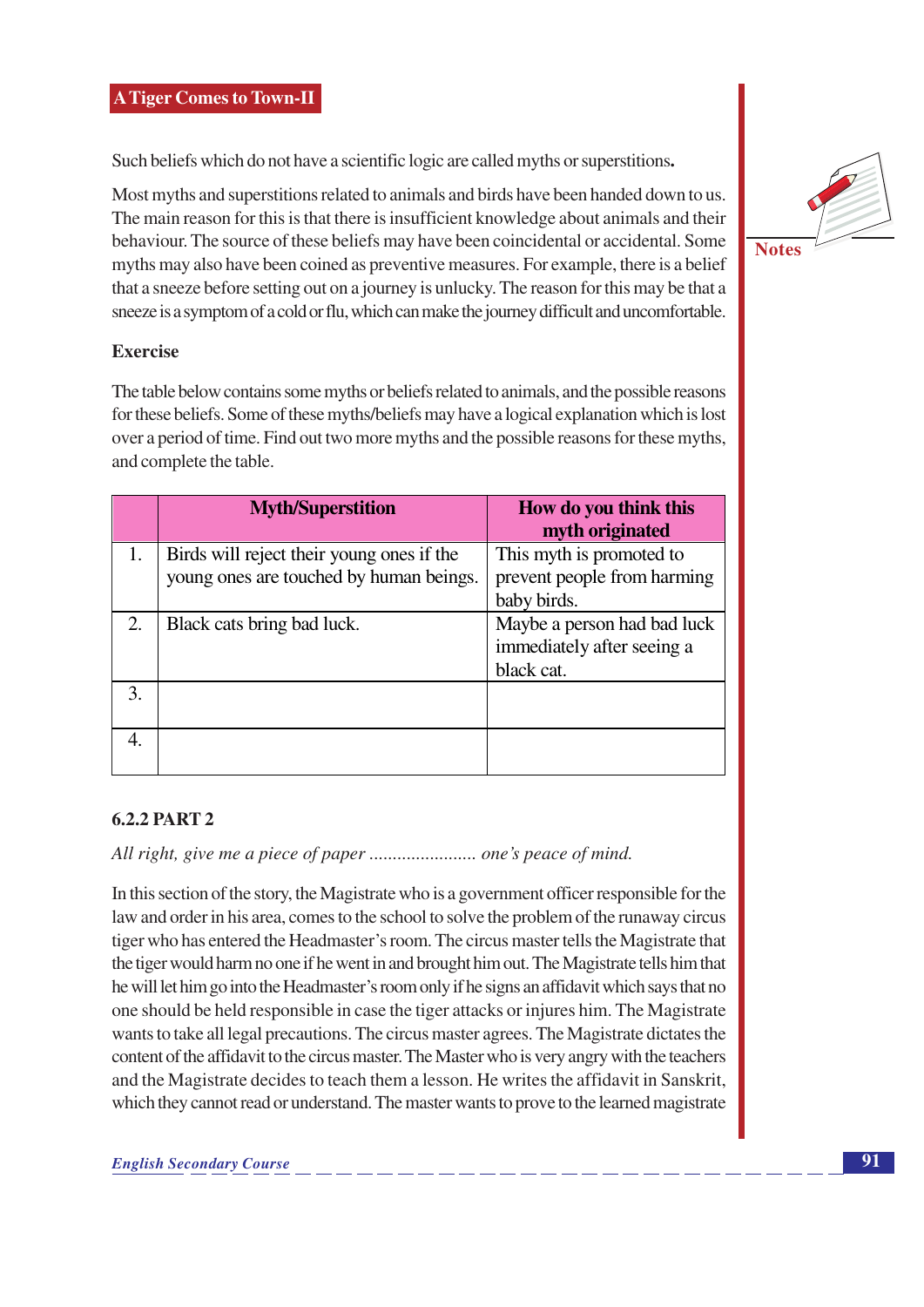

and the teachers that if they can not understand ancient language, their assumption about tiger's behaviour in the situation may also be flawed.



Fig. 6.2

## **INTEXT QUESTIONS 6.2**

Answer the following questions.

- 1. 'All right, give me a piece of paper and tell me what to write.'
	- a. Who is the speaker in the above line?
	- b. Who is he/she talking to?
	- c. Why does he/she ask for a piece of paper?
- $2.$ Why wasn't the Master happy to write the affidavit?
- 3. In what language did the Master write the affidavit? Why did he do so?
- Why wasn't the Magistrate happy to see the affidavit? Why did he finally accept it?  $\overline{4}$ .
- 5. What advice did the Master give the tiger before leaving? Choose the correct option from the ones given below.
	- a. Growl and make a noise to show your anger.
	- b. Chase the teachers and children to create a sensation.
	- c. Stare hard at the Magistrate.
	- d. Don't look at human beings if you want peace of mind.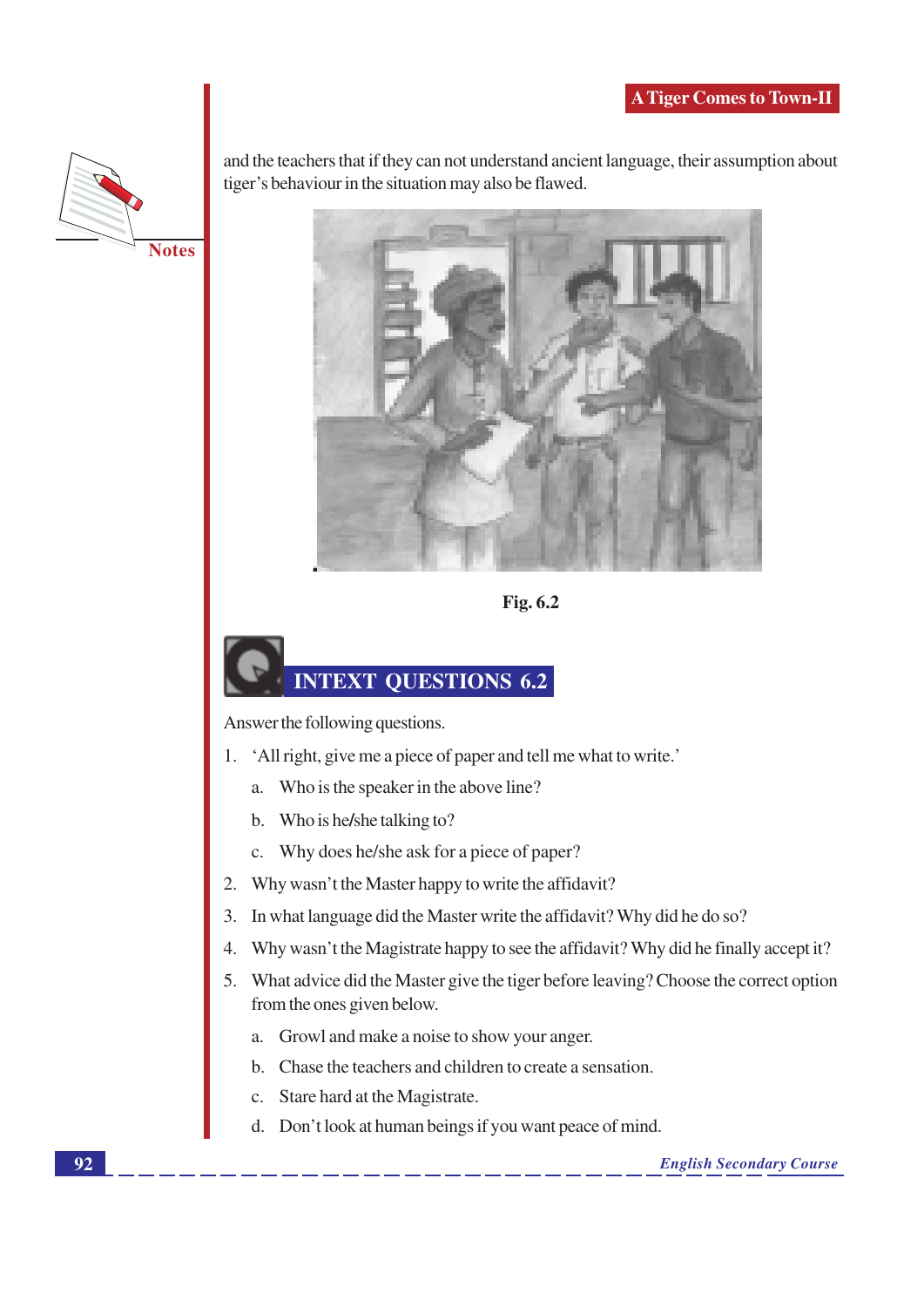

In your 'Friends of the Animals Club' hold a mock parliament of animals. Each member should play the role of an animal and suggest one way in which human beings can show their concern towards animals collate these suggestions and address them to human beings in one of the following forms:



- song or poem
- a dance drama
- a short skit (play)
- a letter to the Minister of Environment  $\bullet$
- a letter to the editor of a newspaper  $\bullet$

If planning a dance or skit, you can make face masks out of paper plates or paint your faces with vegetable colours as they are not harmful to the skin. Compose background music with the help of ordinary tins and drums. Put yourself into the character of the animal you have chosen. Imitate its sounds and actions.



1. Given below are some sentences. Fill in the blanks with words/phrases from the text which are given in the box. Refer to a dictionary to check the meanings of the words if necessary.

| stretched, | growled,      | absolved, | exercise unnecessary authority, |
|------------|---------------|-----------|---------------------------------|
| blustered, | peace of mind |           |                                 |

- a. A good team leader is one who works along with his team and does not on others.
- b. Since there was plenty of evidence and several eye witness reports in support of her, the court finally her of all blame for the accident.

#### **English Secondary Course**

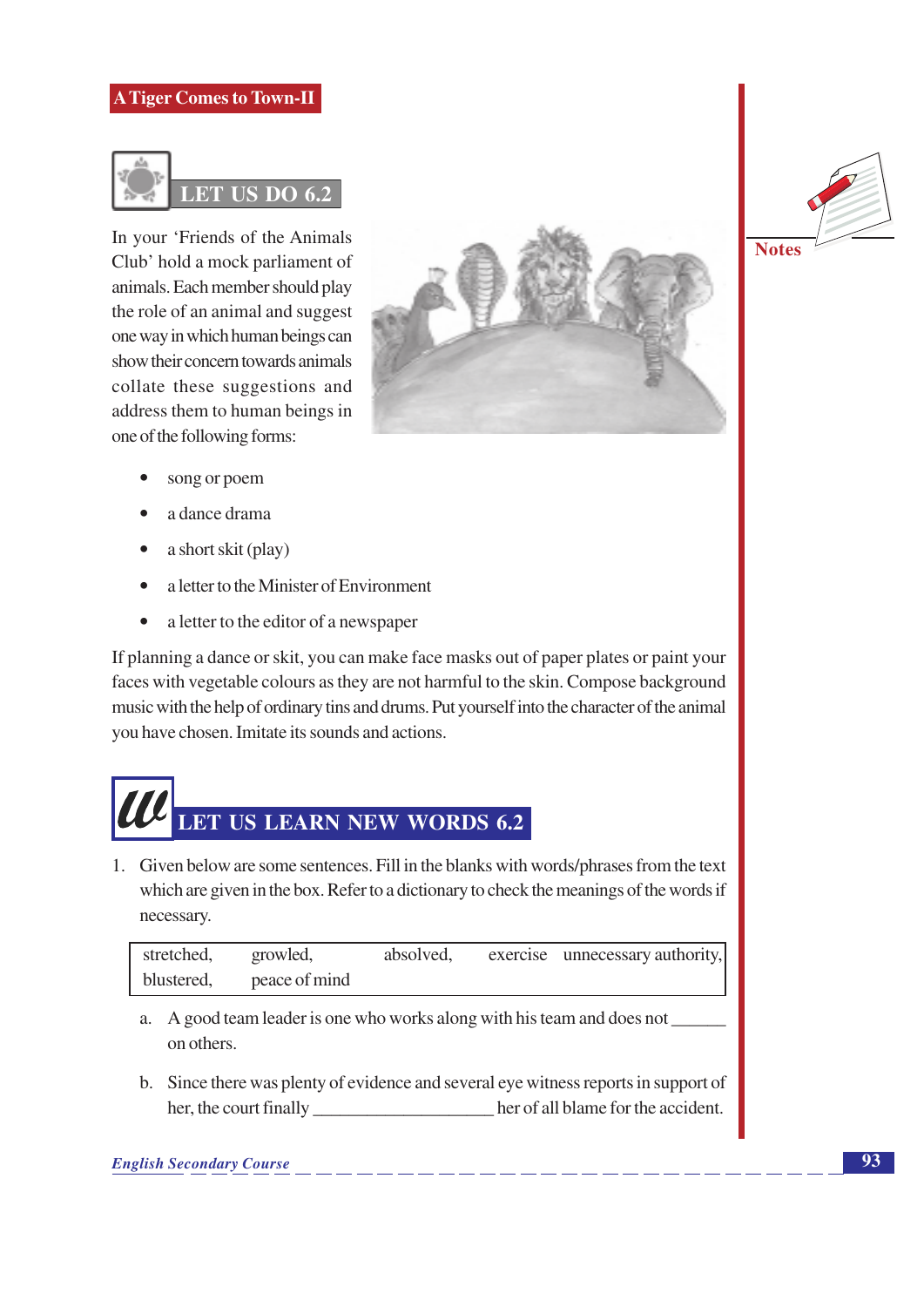

- c. The dog  $\frac{1}{2}$  at every passerby.
- d. "Get out of my office, you scoundrel!" \_\_\_\_\_\_\_\_\_\_\_\_\_\_\_ the officer when he came to know that his most trusted officer had cheated him
- e. If you want to lose weight don't lose your \_\_\_\_\_\_\_\_\_\_\_ but start exercising daily.
- his arm to pick up the bowl of salad lying at the far f. As he end of the table, his hand accidentally hit his mother's favourite jug, which fell and broke.
- 2. Given below is a crossword puzzle grid. Read the given clues and identify words of the same meaning in the lesson. Fill in the words in the puzzle grid.

|             |                |             |             |         | $\mathbf 1$ |                  |  | $^{2}$ A      |
|-------------|----------------|-------------|-------------|---------|-------------|------------------|--|---------------|
|             |                |             | $^3\!F$     |         | ${\bf E}$   |                  |  |               |
|             |                |             |             |         |             |                  |  |               |
|             | $^4\mathrm{C}$ |             | $\mathbf W$ |         |             |                  |  |               |
|             |                |             |             |         |             |                  |  | ${\bf R}$     |
| $^5{\rm G}$ |                |             |             | $\bf L$ | ${\bf D}$   |                  |  |               |
|             |                |             |             |         |             |                  |  |               |
| $\rm ^6H$   |                | $\mathbf N$ |             |         | ${\bf R}$   |                  |  | $7^{\circ}$ W |
|             |                |             |             |         |             |                  |  |               |
|             |                | $^{8}$ A    |             |         | ${\bf D}$   | $\boldsymbol{9}$ |  | $\mathbf T$   |
|             |                |             |             |         |             | $\mathbf T$      |  |               |
|             |                |             |             |         |             |                  |  |               |
|             |                |             |             |         |             |                  |  | ${\bf S}$     |
|             |                |             |             |         |             | $\mathsf C$      |  |               |

#### **Clues:**

#### **Across**

- 3. the front legs of an animal
- 4. moving back in fear

#### **Down**

- 1. confused
- 2. to say something with confidence in order to remove doubt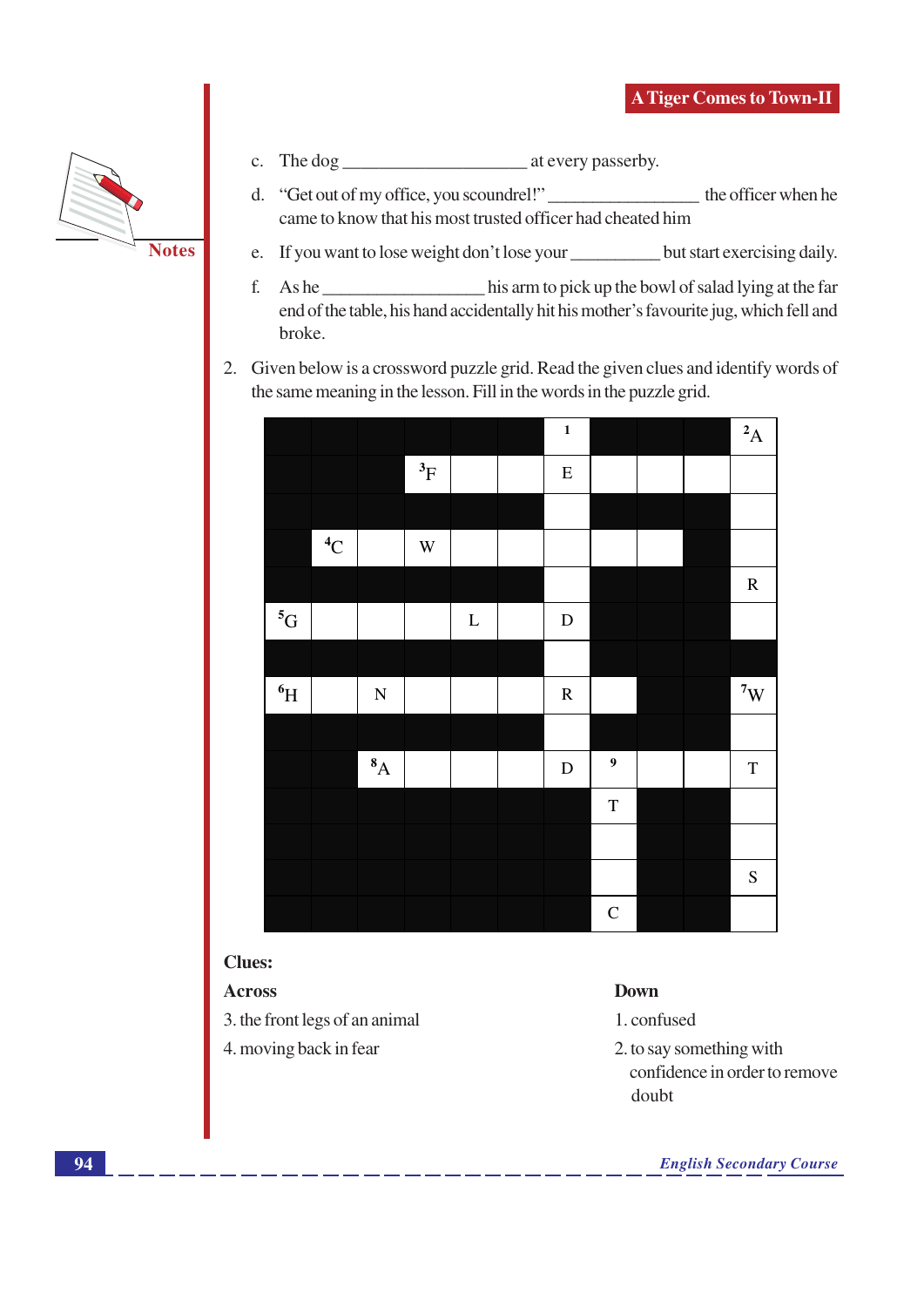- 5. made a low sound in the throat to show anger
- 6. a designation given as a mark of respect/honour, usually without payment
- 8. a written statement /legal document

#### 3. Body Language

Read the sentences given below. The underlined words relate to human body and feelings expressed by gestures.

- The poor human being in the loft must have trembled.
- I raised myself, growled softly which made him nervous.
- 'Yes,' replied the Chairman weakly.
- The Chairman was visibly confused and bewildered.

The underlined words in the above sentences describe different states and moods of a person-body language.

#### **Exercise**

- 1. Given below is an interesting puzzle. Jumbled words are given for different examples of body language. Form correct words by rewriting the letters of each jumbled word.
	- a. You suddenly become red in the face because of shame or embarrassment. (BSHUL)
	- b. You give a broad smile. (NIRG)
	- c. Your body shakes because you are feeling cold. (SVIHRE)
	- d. You pull your eyebrows to show you are angry or worried. (RFOWN)
	- e. You raise your shoulders to show that you don't care or are not interested. (RSUGH)
- 4. 'Roared' and 'growled' are words that express sounds made by animals. Given below are some animal sounds. Fill the correct words in the sentences given below. The first one has been done for you.

- a. The lion roared at the hunter.
- b. The owl was heard in the night.
- c. The boy fell down in fear when the horse suddenly.

#### **English Secondary Course**

- 7. a person who sees something and makes a statement about it in court
- 9. a room just below the roof, used for storing things

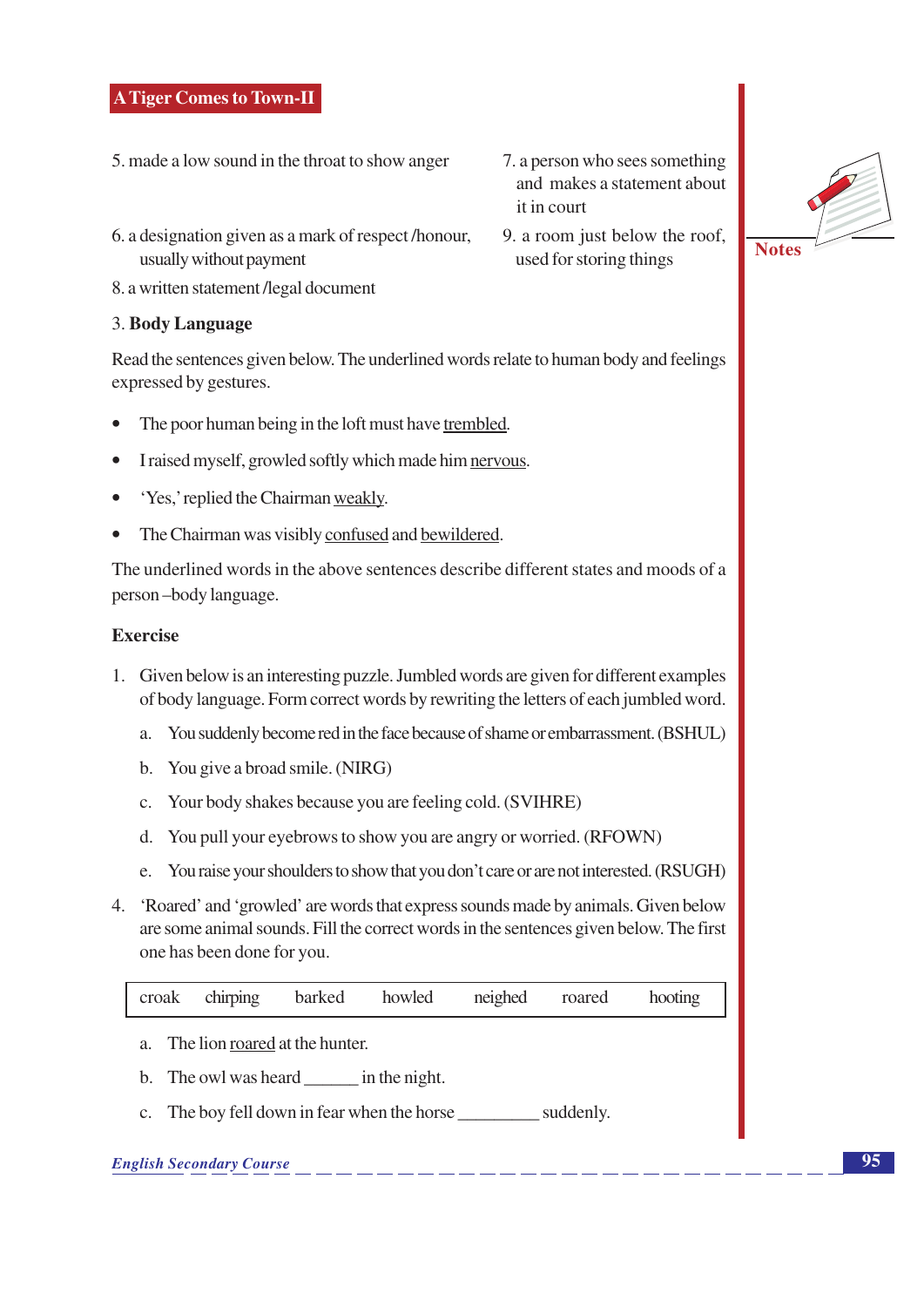

- 
- e.
- f.
- g.

## **DO YOU KNOW**

An affidavit is a legal document written by someone who wishes to make a statement or a declaration of certain facts. It can also be an affirmation.

It can be written on an official form or paper or even on plain paper. It must be signed by the person making the declaration. The purpose of an affidavit may be to assure the authorities that the person signing it takes full responsibility for his/her actions and their consequences (in case something goes wrong), and to make sure that no other person is held responsible. It may also be for the purpose of guaranteeing that the contents of a document are correct and genuine.

A sample of an affidavit is given below:

#### **AFFIDAVIT**

I, Meenal Goswami do hereby declare that the information provided in this application is correct. I further declare that in case any information is found to be incorrect, my application may stand cancelled and that I will have no right to complain or plead.

signed:

**Meenal Goswami** 

Resident of: House No. 345, Keshavpura, New Delhi-110093

Dated: 27.10, 2011

## **6.3 LET US LEARN GRAMMAR**

#### A. Prefixes

A prefix is a group of letters added before a word to change its meaning.

Example:

labc

'relevant' means something significant or important.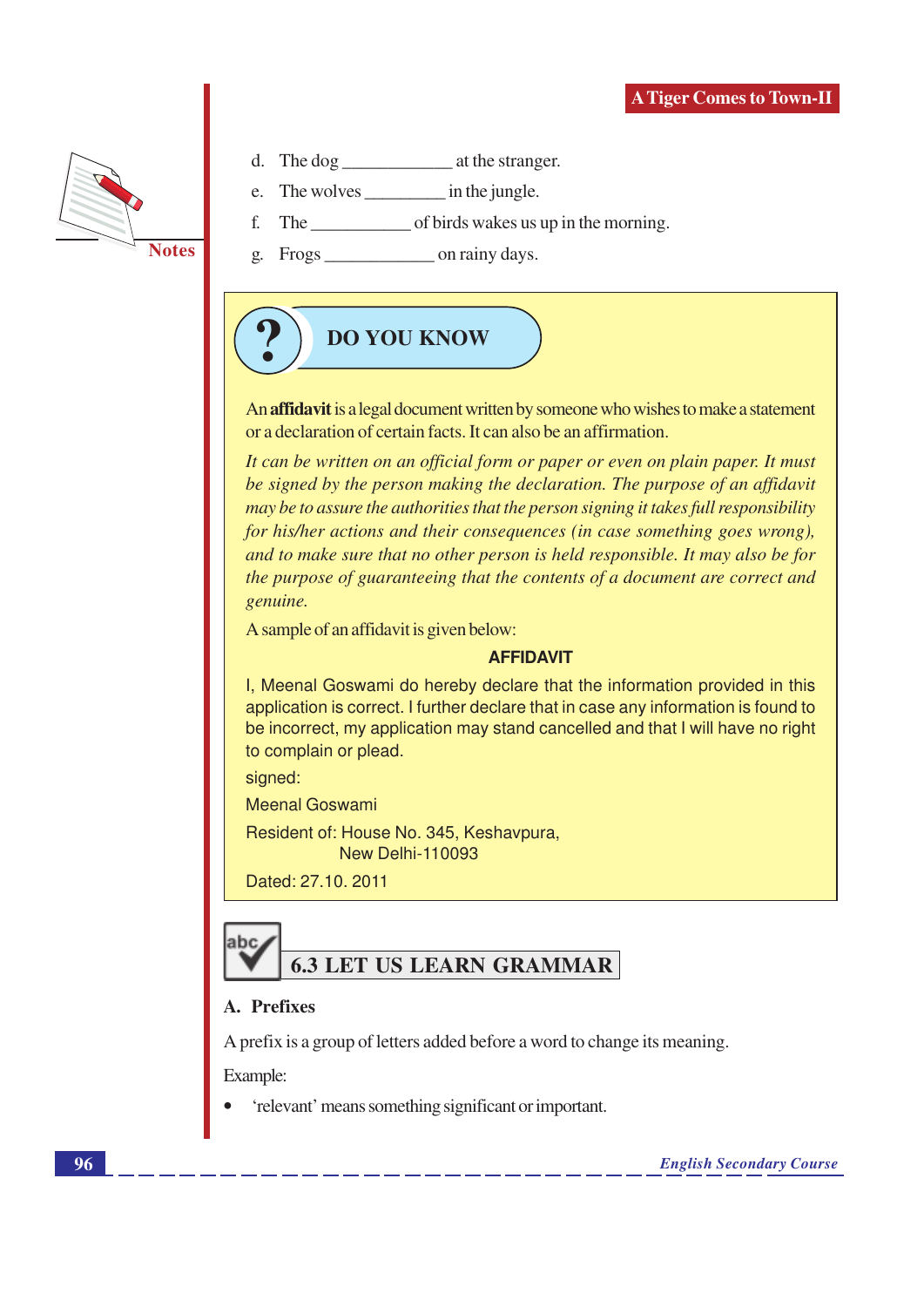When 'ir' is added as a prefix, the word becomes ir  $+$  relevant  $=$  irrelevant, which means insignificant or not important.

Example:

'Human' means something which is normal or natural to man.

It is human to make mistakes.

'human' also means suitable or fit for human beings.  $\bullet$ 

When 'in' is added as a prefix, the new word becomes in  $+$  human  $=$  inhuman, which means cruel or not fit for human beings.

Children working in beedi factories are treated in an inhuman manner.

#### Exercise

Given below are two groups of words, Group A and Group B. In Group A, we have some prefixes and in Group B, there are some words. Match the two to make new words. You can use a prefix more than once. You will be able to make at least ten words. One example is done for you.

 $\cos +$  curricular = cocurricular

| <b>Group A</b>           | <b>Group B</b> |            |
|--------------------------|----------------|------------|
| inter ir<br>$\mathbf{u}$ | regular        | school     |
| mis<br>anti<br>CO        | tension        | acceptable |
| hyper dis                | available      | honestly   |
|                          | interest       | reversible |
|                          | answerable     | curricular |

#### **B.** Direct Speech and Indirect Speech

#### 1. Indirect Speech

In our day-to-day life, there are many instances, when we hear something said by a person and then we report the same to another person. This reporting of statements is termed 'Report Speech'.

The one who speaks is the 'SPEAKER' and the other is a listener. When the listener reports it to a third person, he becomes the 'REPORTER'.

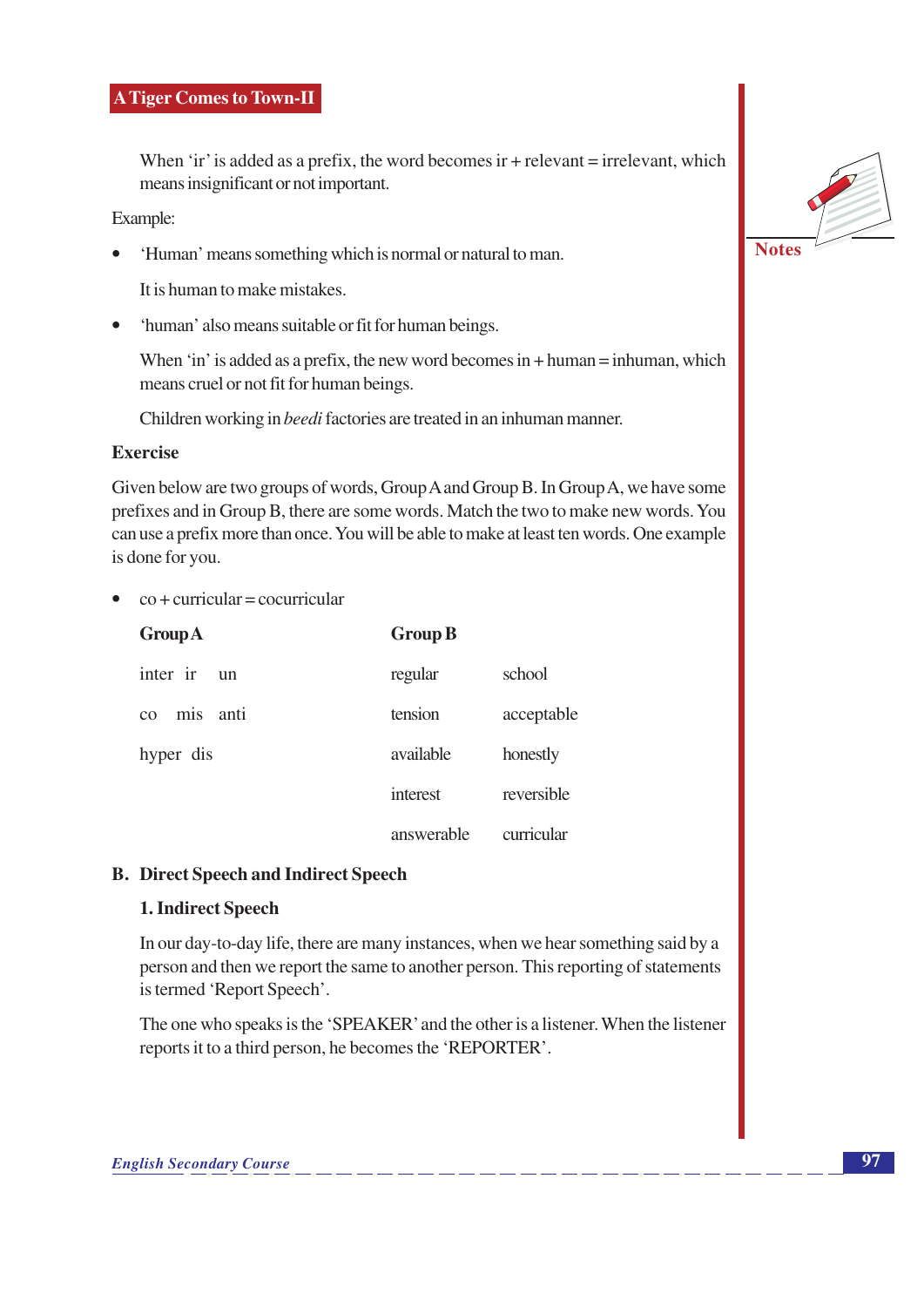

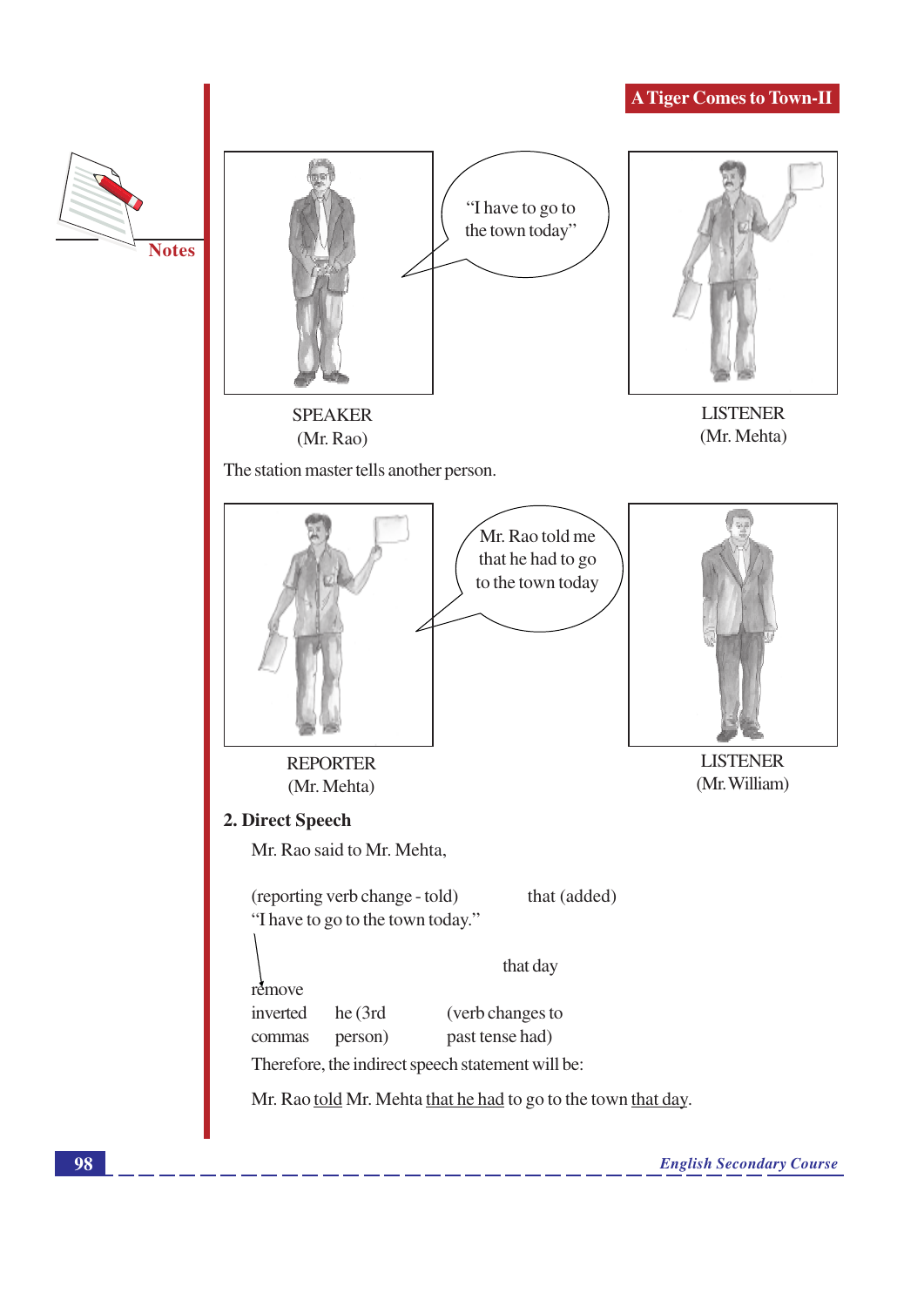Complete the following table:

| <b>First speaker</b>      | <b>Questioner</b> | <b>Reporter</b>      |
|---------------------------|-------------------|----------------------|
| You should work less      | What did she say? | She said that        |
|                           | What did she say? | She replied that she |
|                           |                   | never feels tired.   |
| Shall we go for a picnic? | What did she say? |                      |

#### **Exercise**

Now change the following direct speech sentences to indirect speech.

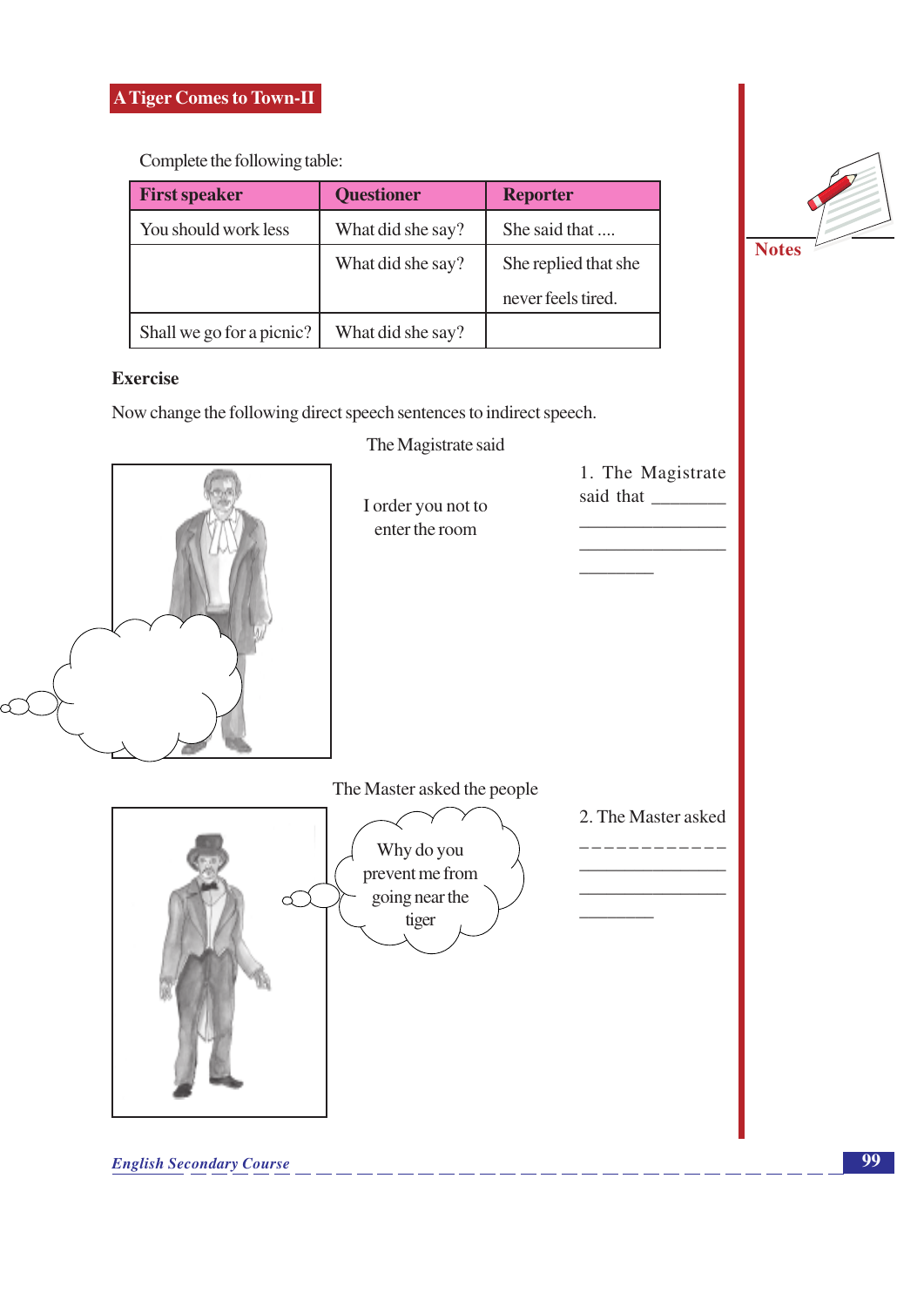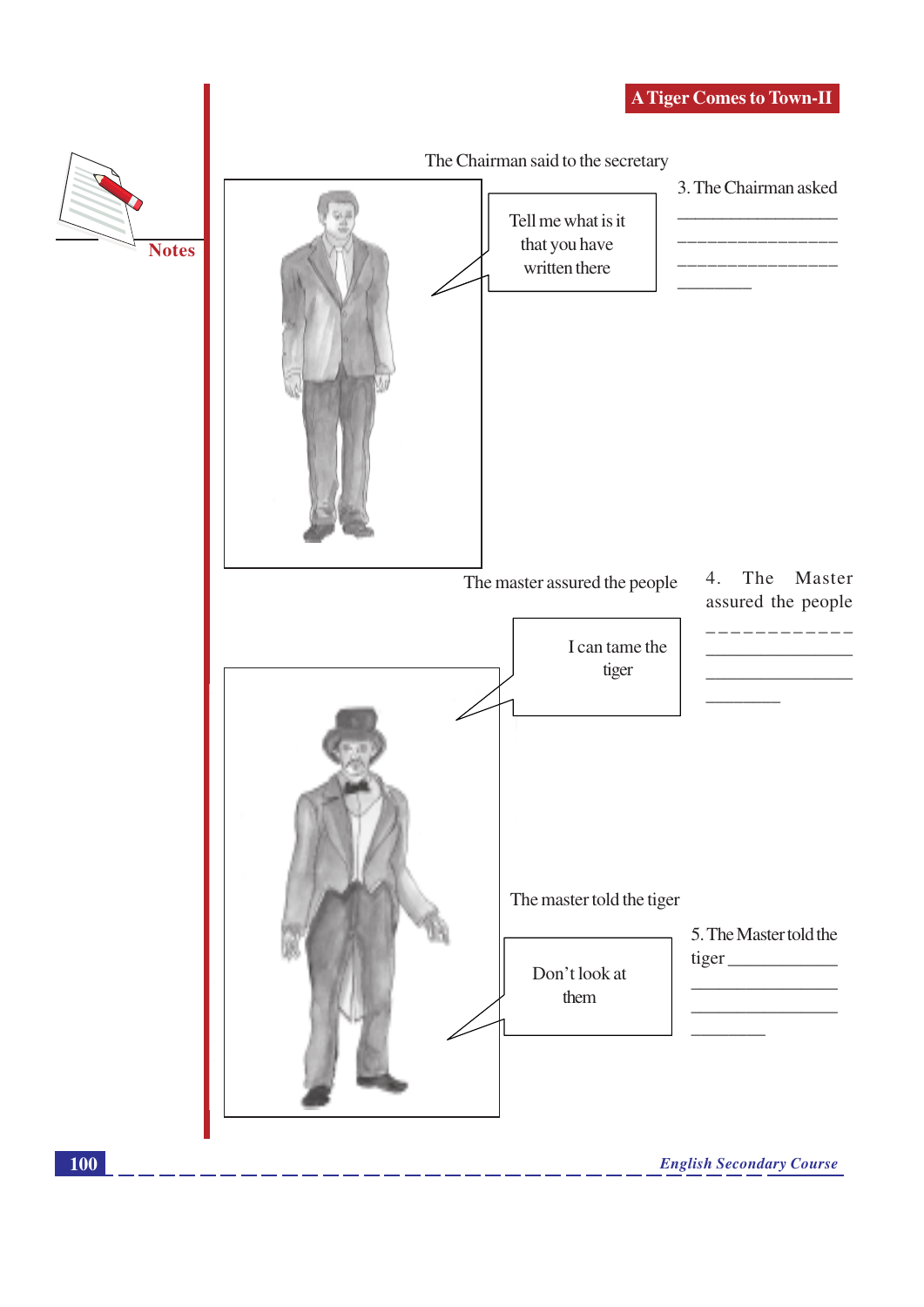#### C. Contractions

Contractions are short forms which are used very often in spoken English and in informal writing. In the examples given below you will notice how two words have been combined to make one word. Notice also that an apostrophe ' is inserted in place of the letter which is omitted.

 $I$  am sorry,  $I$  am late.

 $\Gamma$ m sorry,  $\Gamma$ m late.

He has come to take her books.

He's come to take her books.

She was late in submitting her assignment, was she not?

She was late in submitting her assignment, wasn't she?

#### Read some of the rules for contracting two words:

| combining a noun/pronoun + verb |            |                                                                                    |
|---------------------------------|------------|------------------------------------------------------------------------------------|
| she/he is                       | changes to | she's /he's                                                                        |
| I am                            | changes to | I'm                                                                                |
| you are                         | changes to | <u>you're</u>                                                                      |
| we are                          | changes to | <u>we're</u>                                                                       |
| <u>they are</u>                 | changes to | they're                                                                            |
| they will                       | changes to | they'll                                                                            |
| she/he will                     | changes to | she'll/he'll                                                                       |
| cannot                          | changes to | can't                                                                              |
| shall not                       | changes to | shan't                                                                             |
| will not                        | changes to | $w$ on't                                                                           |
| could not                       | changes to | couldn't                                                                           |
|                                 |            | But in the following question forms, where there is a pronoun in the middle of the |
|                                 |            | 'verb' and 'not', the position of the pronoun gets shifted to the end.             |
| did she/he not                  | changes to | didn't she/he?                                                                     |
| does she/he not                 | changes to | doesn't she/he?                                                                    |
| will she/he not                 | changes to | won't she/he?                                                                      |
| would she/he not                | changes to | wouldn't she/he?                                                                   |
| can she/he not                  | changes to | can't she/he?                                                                      |
| could she/he not                | changes to | couldn't she/he?                                                                   |
| was she/he not                  | changes to | wasn't she/he?                                                                     |
| were they not                   | changes to | weren't they?                                                                      |

#### **Exercise**

Now write the following sentences using contracted forms of the words given in italics.

a. I cannot cheat anyone.

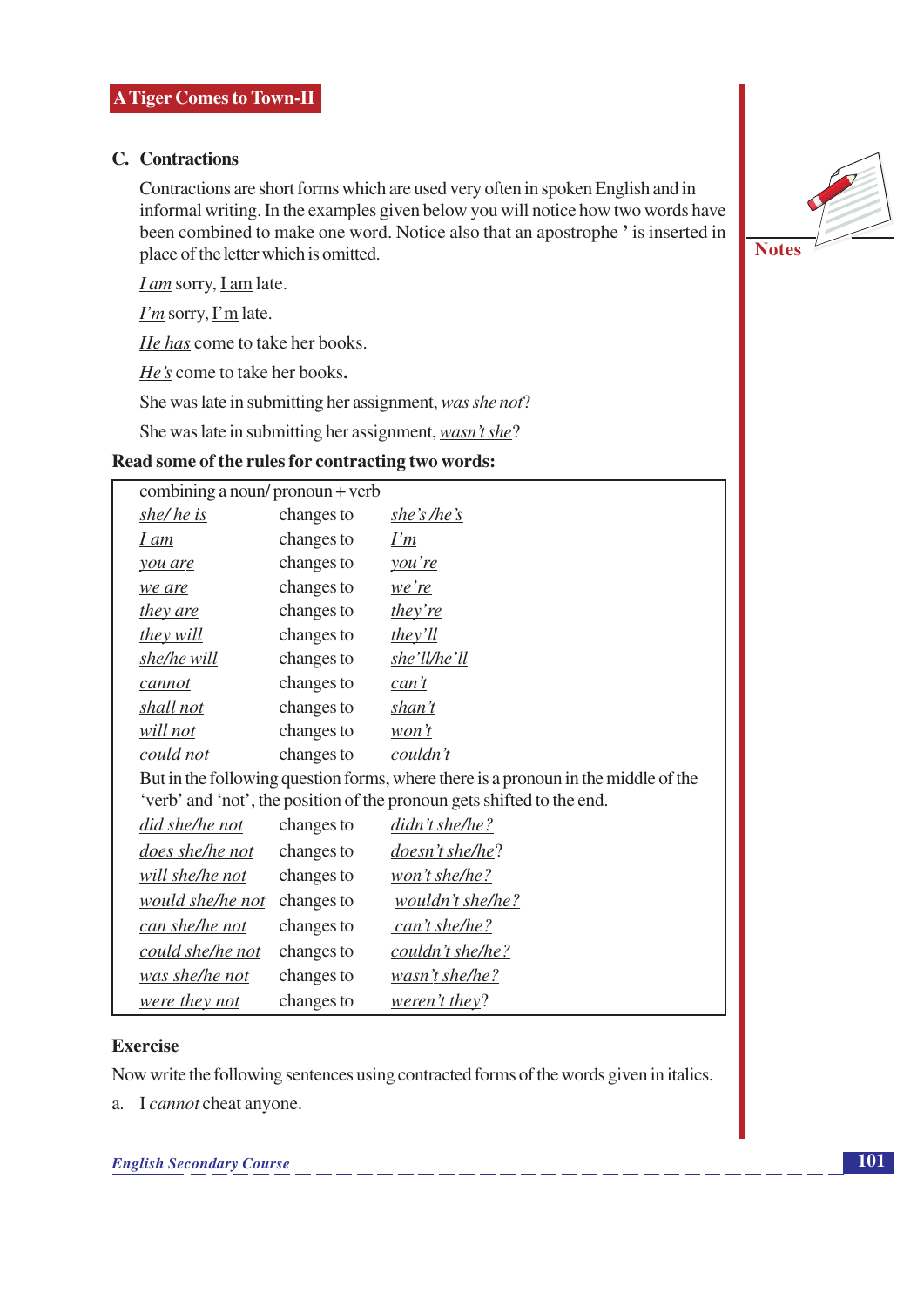

- b. *I am* not going for the picnic with my friends.
- c. *Do not* touch electrical gadgets or appliances with wet hands.
- d. Can I not buy one more ice cream?

**Notes** 

- e. The thief was eventually caught, was he not?
- $f$ You are not to be blamed.
- g. They are going to Manali during the summer holidays.
- $h$ . We are going to have lots of fun at the party.
- $\mathbf{i}$ . *She is* busy completing her homework.



#### **Formal Letter**

After the incident with the tiger at the school, the worried parents of the school children wrote a letter of complaint to the Principal. Read it carefully.

**The Secretary** Parents' Association of Malgudi Public School Malgudi

27.10.2010

The Principal Malgudi Public School Malgudi

Dear Sir.

#### **Subject: Security Measures at School**

Yesterday after coming home, our children narrated the story of a runaway circus tiger having entered the school campus. This news left us totally shocked. Though it is reliably learnt that no one was hurt or attacked, the fact that a tiger could enter the school premises has raised a lot of questions about the safety and security of our children whilst they are in school. How could the tiger enter the premises? Were the gates not kept locked? Why did the guard on duty not raise a timely alarm? What if the tiger had attacked the students and teachers?

As concerned parents we would like to know what measures you propose to take to ensure that such incidents do not happen again.

We propose that the school authorities meet the local authorities and persuade them to cancel all shows of the circus and order the circus to leave at once.

Finally, you are requested to inform us about the action taken by you in this matter.

Thanking you,

Yours sincerely,

V P Raman Secretary Parents' Association of Malgudi Public School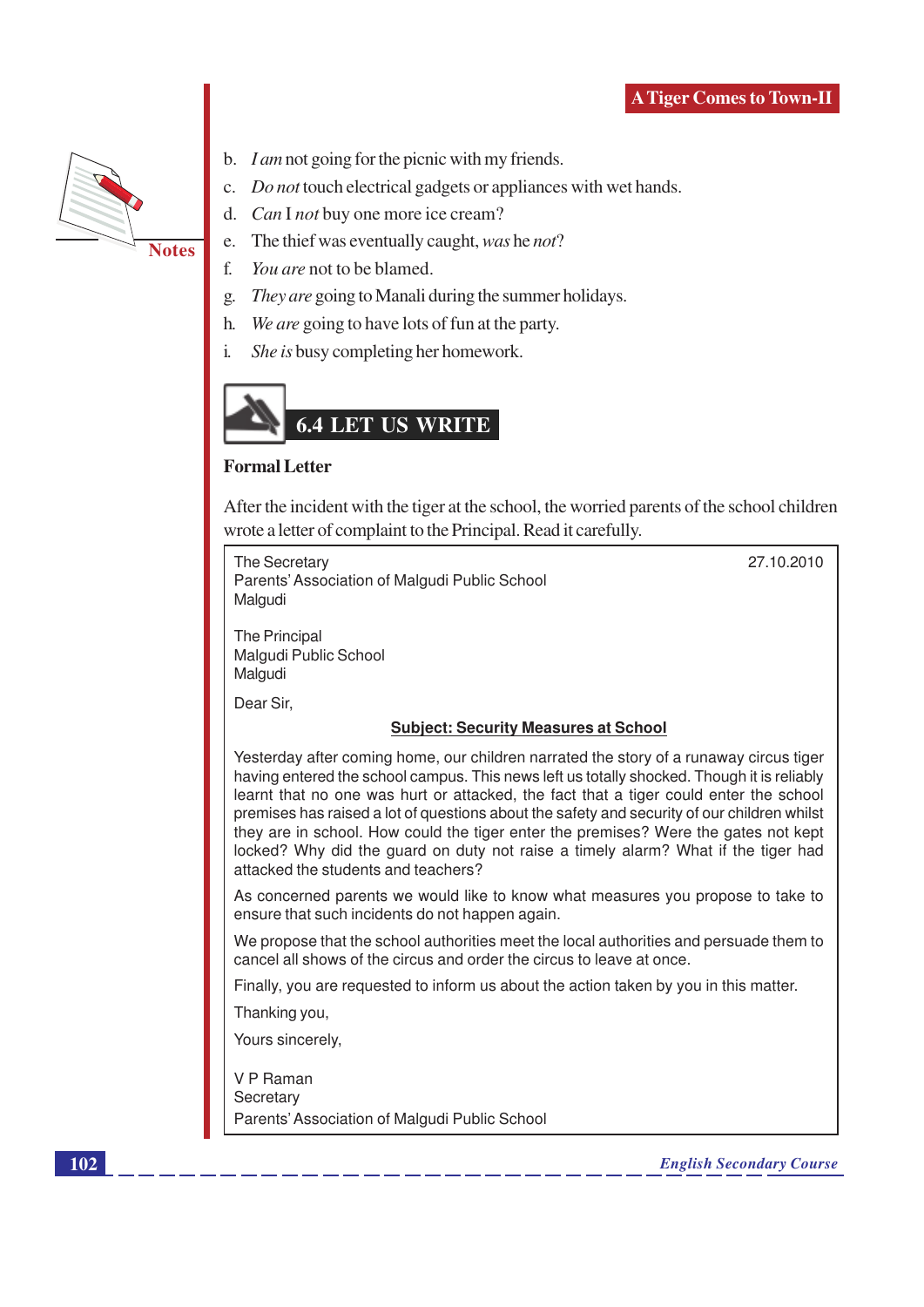A formal letter has two essential features:

1. Format (the structure)

and

2. Content (the subject matter of the letter)

#### **Important Parts of the Format**

- $\bullet$  The heading consists of:
	- a) the writer's address
	- b) the date
- A courteous greeting or salutation, eg. Dear Sir/Madam or Dear Mr./Mrs.
- The subject line which helps the reader to know what the content of the letter is.
- The message/content/body of the letter.
- The subscription or conclusion, eg. Yours truly, Yours sincerely.
- The signature of the writer with name and designation.  $\bullet$

#### **Important Features of the Content**

- The matter is the message the writer wishes to convey to the reader.
- The style of the letter should be formal.
- The tone of the letter should be polite and neutral.
- Use simple and direct language.
- Come straight to the point.
- Accuracy (there should be no spelling or grammatical errors)
- Fluency (your ideas should be arranged in logical order)  $\bullet$

#### **Exercise**

Now imagine you are the Principal of Malgudi Public School. You have just read the above letter. Write a suitable reply to the Secretary, Parents' Association of Malgudi Public School. Include the following information in your letter.

- Acknowledge the receipt of their letter (mention the date too)
- Mention the steps you plan to take to prevent such incidents in future.
- Inform him about the steps you have taken to bring the matter to the attention of the local authorities. (think of 2 or 3 suitable ideas)

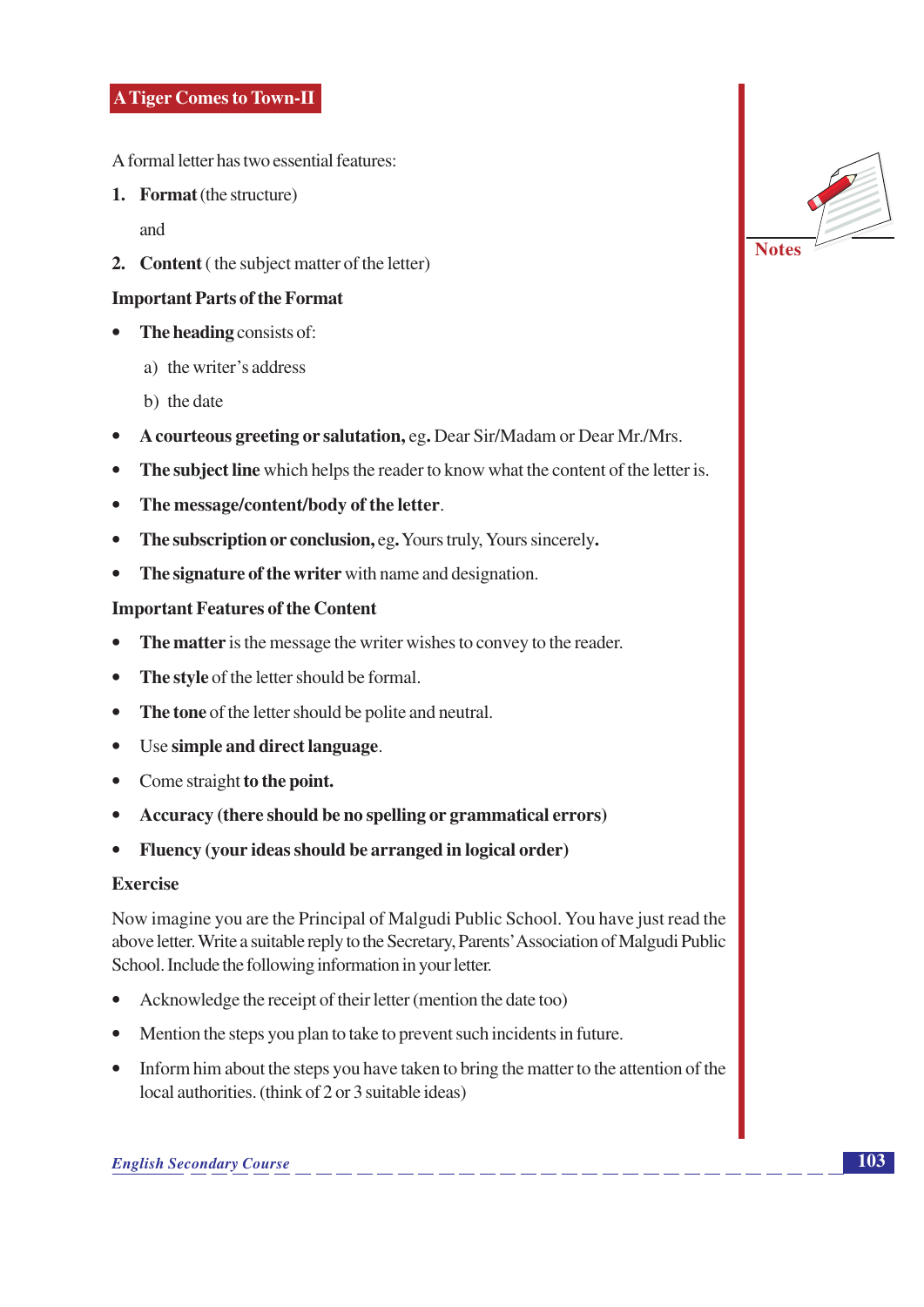

DO 6.3  $\overline{\mathrm{E}}$ 

Imagine the following situation:

One day you find a small pup lying abandoned in a drain. You decide to bring it home and take care of it.

When you come home and tell everybody about your decision to keep it as a pet everyone reacts differently.

The table below gives the names of your family members and describes each member's temperament and attitude.

Do a role play with your friends. Allot the roles of the different family members as given in the table among your friends. Explain each character's temperament and attitude to him/ her. What do you think each one would say and what would be your reply to each one? Write the responses in the table below. The first situation has been done as an example.

| Family<br>member | <b>Temperament</b> | What they say                                                          | Your reply to<br>each member               |
|------------------|--------------------|------------------------------------------------------------------------|--------------------------------------------|
| Grand<br>parent  | Open to new idea   | I hope you<br>understand that the<br>pup is a lot of<br>responsibility | Yes, Granny! I<br>promise to do<br>my best |
| Mother           |                    |                                                                        |                                            |
| Father           |                    |                                                                        |                                            |
| Sibling          |                    |                                                                        |                                            |
| Any other        |                    |                                                                        |                                            |

## **WHAT YOU HAVE LEARNT**

In this part of the story the author has again emphasised that animals do not atack unless they are deprived of food or are teased and that our fear of animals arises out of our inability to understand them. In this story, though the Master has thoroughly tamed the tiger and is sure that no one will come to harm, the Magistrate and the teachers do not believe him. You learnt that to protect himself from any blame, the Magistrate allows the Master to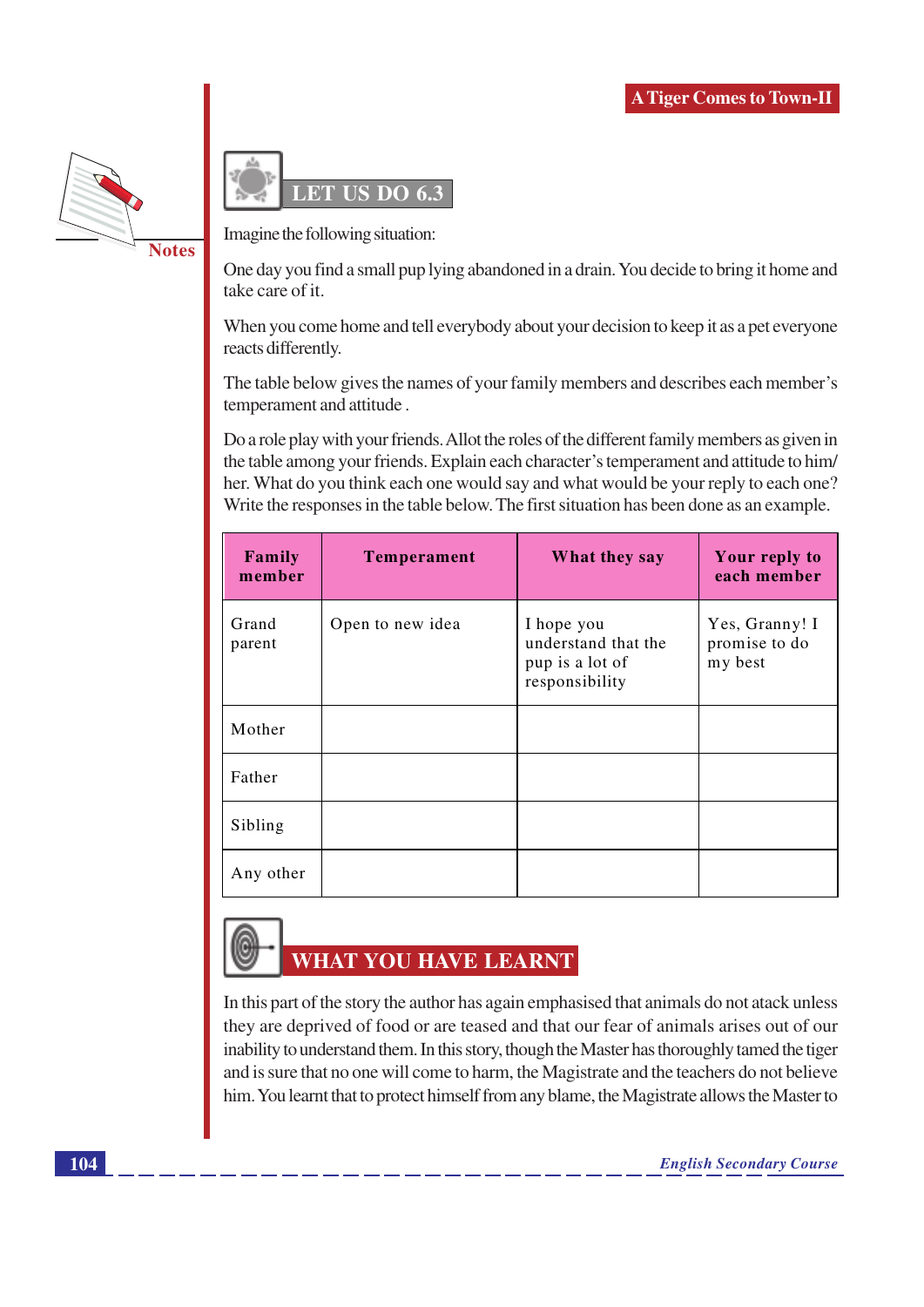enter the room where the tiger is hiding after making him sign a legal document called an affidavit. We call ourselves literate and educated, but our knowledge about animals is limited. Our ideas and fears about animals are based on this limited and often incorrect knowledge.

#### **Suggested reading/viewing**

- Stories from the Hitopadesha, Jataka tales, Panchatantra, Aesop's fables, etc.  $\bullet$
- Some writers who have used animals as characters in their stories are Rabindranath  $\bullet$ Tagore, Ruskin Bond, Vikram Seth, Jack London, and James Herriot.
- Discovery Channel, Animal Planet, National Geographic  $\bullet$
- Movies: Born Free, Free Willy



1. Given below is a summary of the story you have read so far. Complete the summary with the help of the words and phrases given in the box.

| stretched                 | nervous          | entering the room |             | woke up from his sleep |
|---------------------------|------------------|-------------------|-------------|------------------------|
| arrived                   | outside the room | an affidavit      | put to risk |                        |
| something happened to him |                  | tame a tiger      | growl       | in the attic           |

After some time the tiger \_\_\_\_\_\_\_\_\_\_\_\_\_\_\_. He kept his legs on the table, Meanwhile, \_\_\_\_\_\_\_\_\_\_\_\_\_\_\_\_\_\_\_\_ there was a commotion. The Magistrate too had He stopped the Master from New Men the Master said that he knew how to and that it was his life which the Magistrate asked him to sign was being that he would hold no one responsible in case

2. Read the following statements. State whether they are true or false by ticking the correct option given against each statement. Give reasons for your answer.

| a. The tiger had entered a house.                                             | True/False |
|-------------------------------------------------------------------------------|------------|
| b. The tiger sat under the table because he was frightened of the headmaster. |            |

True/False **True/False** c. The tiger was roaming around without his Master. d. The Master had no difficulty in entering the room. True/False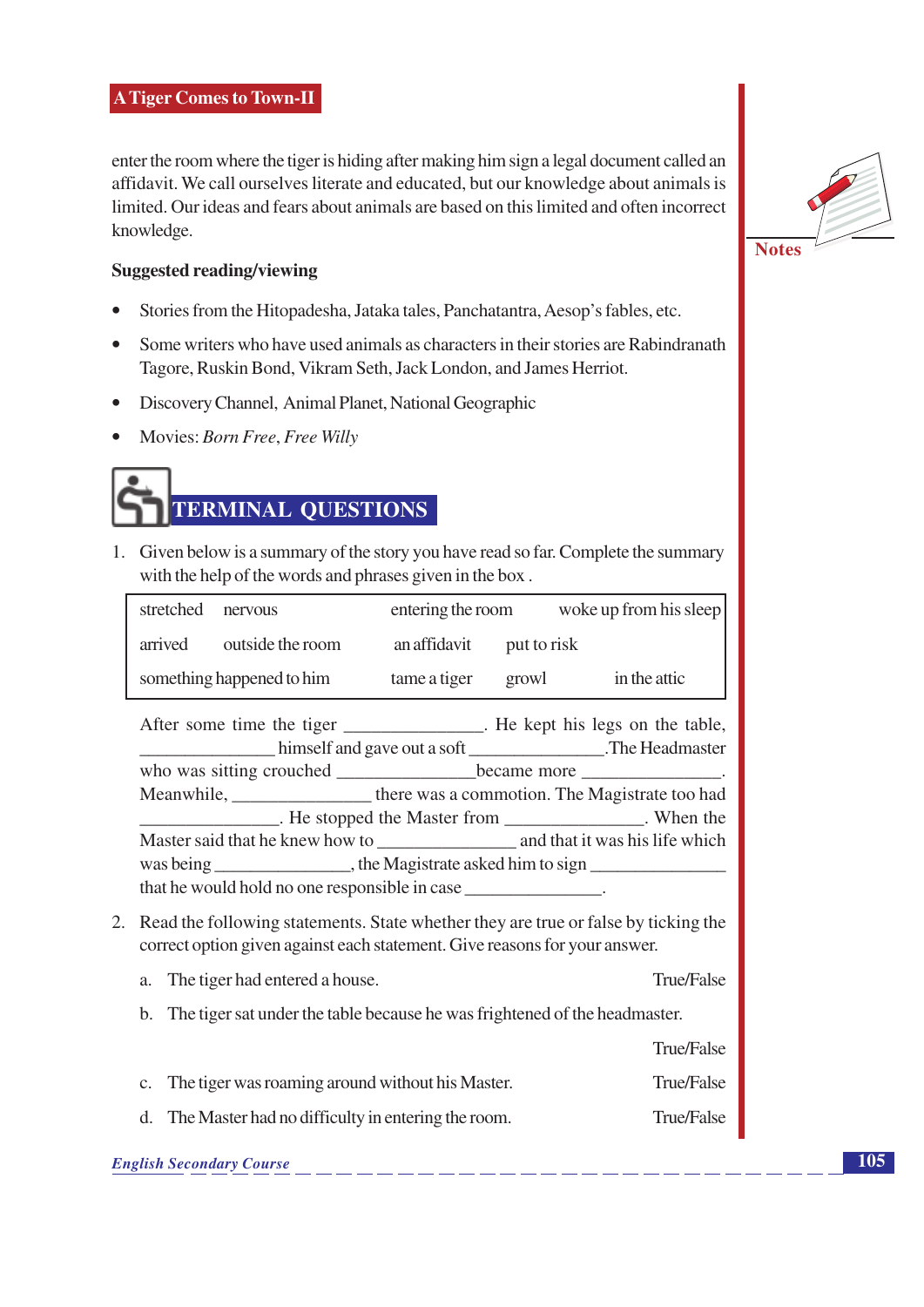

|                  | e. The Chairman asked the Master to sign an affidavit.      | True/False |
|------------------|-------------------------------------------------------------|------------|
| f.               | The Master wrote the affidavit in English.                  | True/False |
| $\mathfrak{Q}$ . | The Headmaster tried to scare the tiger with a rod.         | True/False |
|                  | h. The Magistrate helped the Master to bring the tiger out. | True/False |
| $\mathbf{i}$ .   | The Master was a learned man.                               | True/False |
| $\mathbf{1}$ .   | The Magistrate fined the Master for being careless.         | True/False |

 $\overline{3}$ . The Master deliberately wrote the affidavit in Sanskrit. The Magistrate could not read or understand Sanskrit. He was angry. He could have ordered the Master to write it again in English or Hindi but he did not do so. Why?

(Hint: The Master was annoyed when some teachers called the tiger a brute and also when he was prevented from going into the room by the Magistrate despite his assurance that the tiger would not harm anyone. He knew that neither the teachers nor the Magistrate understood the tiger. By writing in a language which he knew the Magistrate could not understand he was in a way mocking their limited knowledge and understanding.)

4. Which incident in the story did you find funny and why? Write your answer in  $30-40$ words in the space provided below.

We all look at an issue from our own perspective. Our perspectives differ on account of our temperament, awareness, needs, experience, level of maturity, status, etc. After reading both Parts I and II of the story we saw how different people, including the Magistrate reacted towards the tiger.

- 5. Do you think the Magistrate was right in not allowing the master to enter the Headmaster's room?
- Complete the table below by summarising some of the actions and behaviour of different 6. people towards the tiger.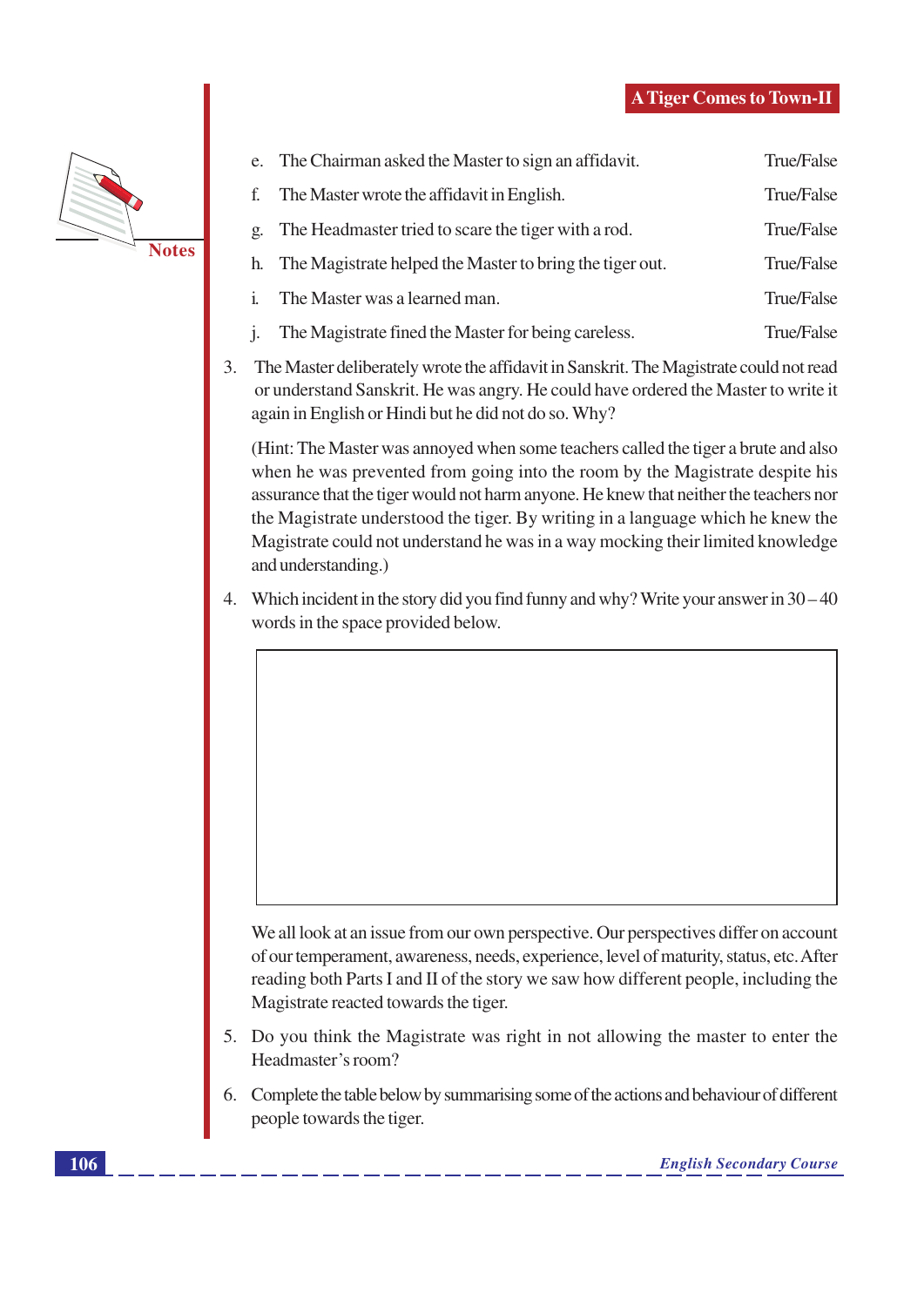|    | <b>Different</b><br>people  | What they did                                                                                                                                                                                                             | What they said                                                                                                                                                                                | Why they behaved the way they<br>did                                                                                                                                                                                                                        |
|----|-----------------------------|---------------------------------------------------------------------------------------------------------------------------------------------------------------------------------------------------------------------------|-----------------------------------------------------------------------------------------------------------------------------------------------------------------------------------------------|-------------------------------------------------------------------------------------------------------------------------------------------------------------------------------------------------------------------------------------------------------------|
| a. | The people on<br>the street |                                                                                                                                                                                                                           | no statement                                                                                                                                                                                  | they were frightened                                                                                                                                                                                                                                        |
| b. | The Headmaster              | looked shocked, climbed up<br>to the attic and sat there<br>shivering                                                                                                                                                     | no statement                                                                                                                                                                                  | -----------------------------                                                                                                                                                                                                                               |
| c. | The children                | ran to the hall                                                                                                                                                                                                           | shouted school is closed                                                                                                                                                                      | they were excited as well as<br>frightened                                                                                                                                                                                                                  |
| d. | The teachers                | $\bullet$<br>locked the children in a<br>safe place<br>$\bullet$<br>waited for someone<br>$\bullet$<br>with authority to take<br>the tiger safely out of<br>the room<br>did not allow the<br>$\bullet$<br>Master to go in | used harsh words like<br>$\bullet$<br>brute and beast for<br>the tiger<br>called the Master<br>$\bullet$<br>'reckless fellow' and<br>even asked him<br>sarcastically if he<br>knew who he was | $\bullet$<br>they wanted to ensure<br>$\bullet$<br>everybody's safety<br>$\bullet$                                                                                                                                                                          |
| e. |                             | ---------------------<br>$\bullet$                                                                                                                                                                                        |                                                                                                                                                                                               | he was duty bound to provide<br>$\bullet$<br>safety to the people<br>$\bullet$<br>he had to use his authority                                                                                                                                               |
| f. |                             | nothing                                                                                                                                                                                                                   | nothing                                                                                                                                                                                       | $\bullet$<br>$\bullet$<br>they were concerned about the<br>security of their children                                                                                                                                                                       |
| g. | The Master                  | $\bullet$<br>$\bullet$<br>wanted to enter the<br>Headmaster's office to<br>bring the tiger out                                                                                                                            | Don't call him a brute or a<br>beast<br>Do you know<br>No one is going out of the<br>school. You will see the<br>tiger come out with me<br>and walk off with me.                              | he understood the tiger well<br>$\bullet$<br>he was sure the tiger was not<br>$\bullet$<br>going to $\dots\dots\dots\dots\dots\dots\dots\dots\dots$<br>$\bullet$<br>he was hurt to hear<br>$\bullet$<br>he did not like the idea of<br>signing an affidavit |
| h. | The tiger                   | went out for a simple<br>$\bullet$<br>stroll<br>sat at the coffee shop<br>$\bullet$<br>$\bullet$<br>slept                                                                                                                 | wanted to say:<br>I thought human<br>$\bullet$<br>beings were brave<br>I am full, don't<br>$\bullet$<br>.<br>I love sleeping<br>$\bullet$<br>.<br>I will not attack you<br>٠                  | $\bullet$<br>he was confused to see people<br>run away from him<br>$\bullet$<br>he was amused by                                                                                                                                                            |



7. You must have heard the oft-quoted proverb, 'Don't try the patience of a calm man' or 'Beware the wrath of a patient man'. This means that there is a limit to one's patience. If someone provokes a calm, cool and patient man beyond his limits, even he will retaliate in anger. The tiger in this story was calm and harmless.

Under what circumstances could he have become dangerous? Think of at least three such situations. One situation has been done as an example.

Example: if the crowds, instead of hiding, had started throwing stones at him

a.

 $<sub>b</sub>$ </sub>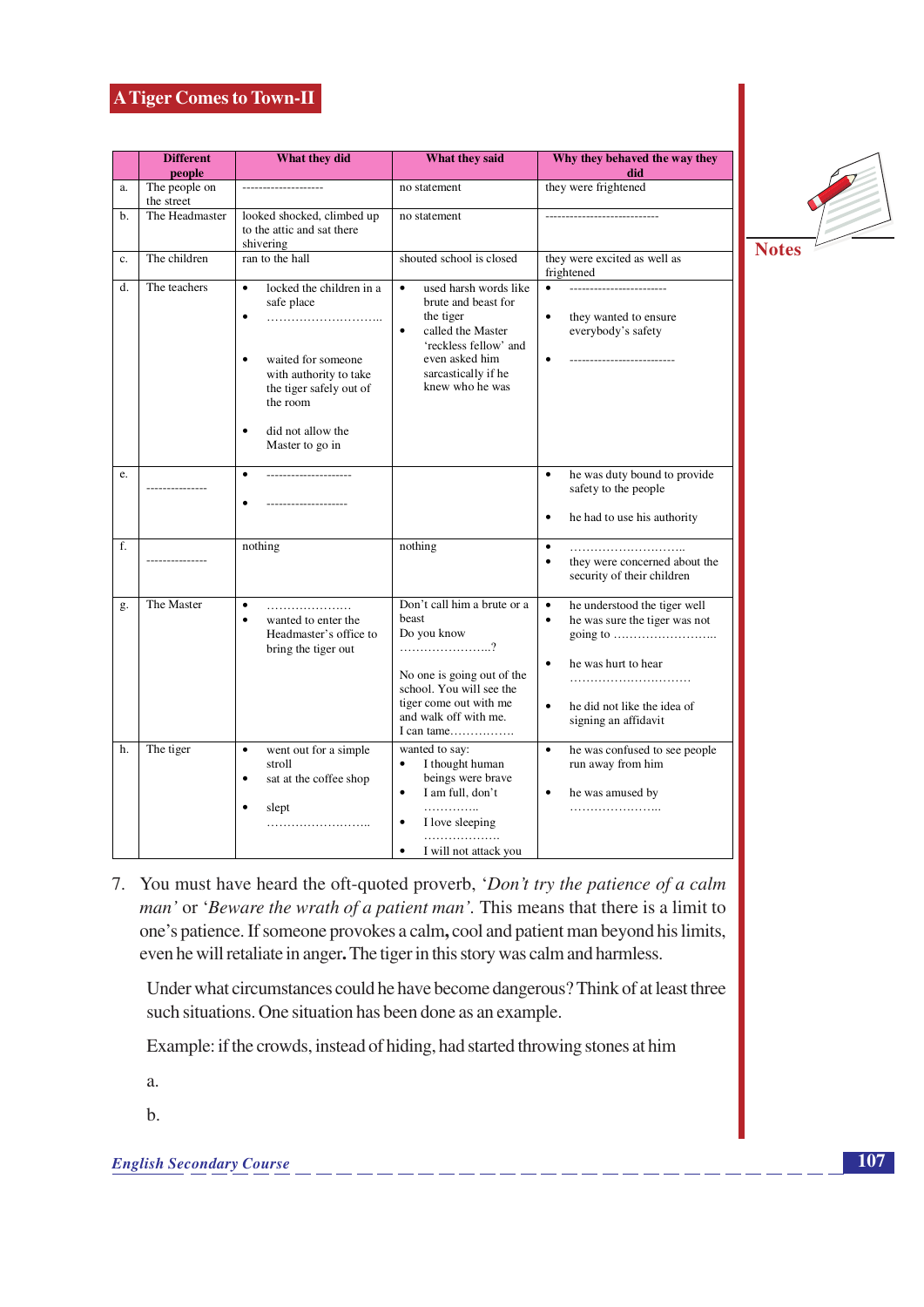

 $\mathbf{c}$ .

d.

 $\epsilon$ 



#### **6.2.1 PART 1**

#### **INTEXT QUESTIONS 6.1**

- $1.$ a. The above conversation took place outside the Headmaster's room.
	- $\mathbf b$ . The teachers who had gathered outside the Headmaster's room were the 'they' being referred to in the conversation.
	- They were talking to the tiger's Master.  $C<sub>1</sub>$
	- $d$ . They felt that a tiger was a ferocious animal and could attack the Master. They could not imagine him facing a tiger without any weapon for self defence.
	- The tiger had woken up. If he was kept locked for too long he could get e. irritated. It was not good to try an animal's patience. He could become dangerous and harm the Headmaster.
- 2. The tiger was in the Headmaster's room all this time.
- 3. Seeing that the tiger had woken up, put his legs on the table, stretched himself and given out a growl made the Headmaster more nervous.
- 4. He wanted to assure the Headmaster that he was not going to harm him.
- 5. The people outside did not allow the Master to go in because he was planning to go without any arms for self protection. They feared the tiger could kill him.
- 6.  $h$ .
- 7. The Master's statement that he knew how to tame a tiger and that after all it was he who was risking his life, confused the Chairman of the Tiger Committee.

He wondered how a sensible person could risk his life.

 $\overline{8}$  $\mathcal{A}$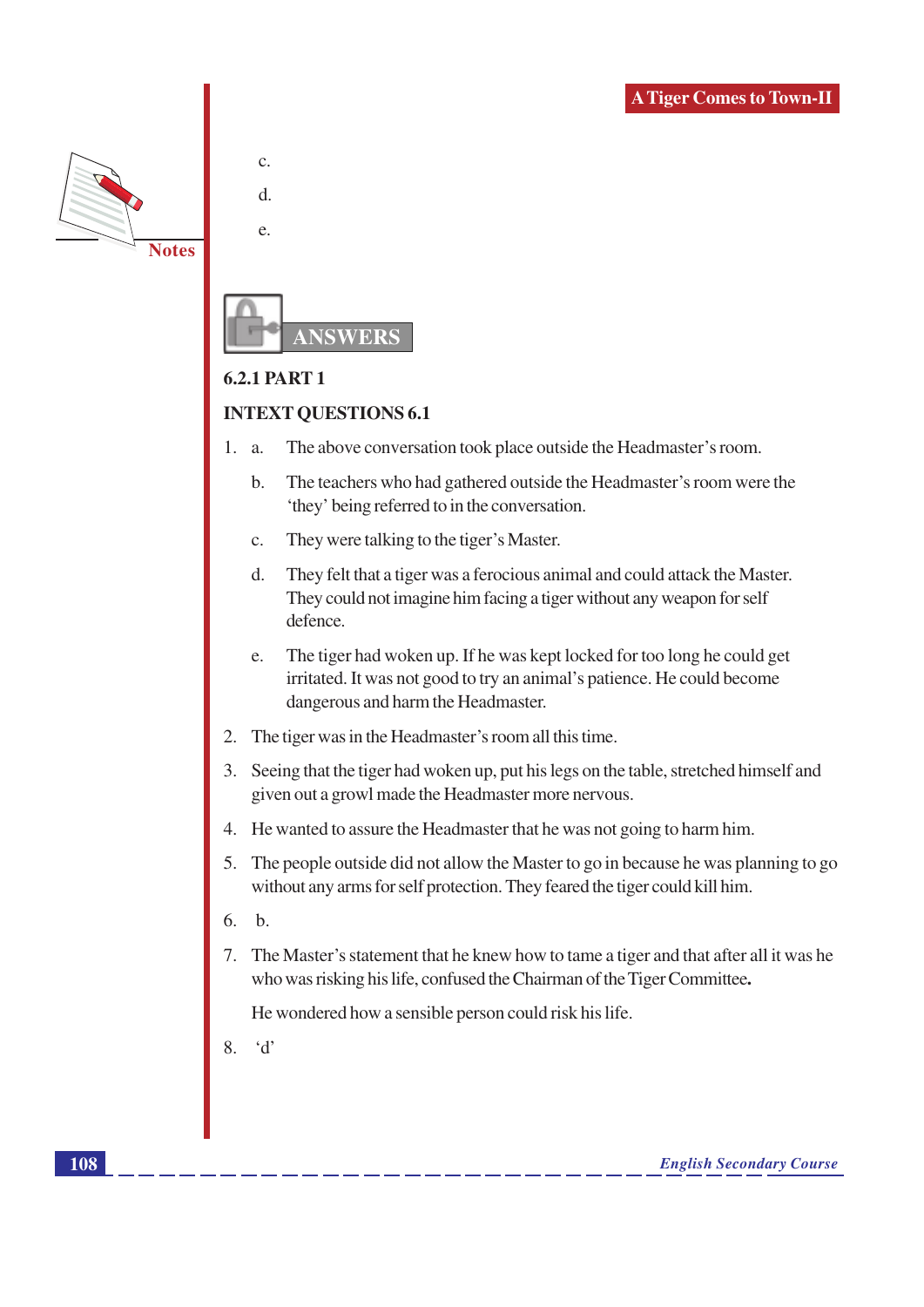#### **LET US LEARN NEW WORDS 6.1**

|    | A                  |                              |  |                       |
|----|--------------------|------------------------------|--|-----------------------|
|    | word               | meaning                      |  | antonym               |
|    | COWER              | to crouch in fear            |  | invisible/hidden (6)  |
| 2. | <b>ASSURE</b>      | to make sure, convince       |  | brave $(4)$           |
| 3. | P ANIC             | sudden and unreasonable fear |  | relevant $(7)$        |
| 4. | <b>TI MID</b>      | easily frightened            |  | to be undecided $(5)$ |
|    | <b>D ETERMINED</b> | to be firm in one's decision |  | to remain calm $(3)$  |
| 6. | <b>V ISIBLE</b>    | capable of being seen        |  | to act bravely $(1)$  |
| 7. | <b>IRRELEVANT</b>  | not important                |  | to be unsure $(2)$    |



#### **INTEXT QUESTIONS 6.2**

- 1. a. The tiger's Master is the speaker in the above line.
	- b. He is talking to the Magistrate.
	- c. He asks for a piece of paper so that he can write the affidavit which he has been asked to write.
- 2. He was unhappy to write the affidavit because he was sure he could bring out the tiger without causing any harm to anyone. He wrote it because no one believed him.
- 3. He wrote the affidavit in Sanskrit. He did so because Sanskrit is the language of the Gods and of our scriptures. It is also considered the mother of all languages. He wanted to prove to the learned teachers and Magistrate how hollow their own learning was. Despite their high qualifications and degrees they could not read and understand the language which was the mother of many languages. If they could not understand a human language, how could they understand a tiger's nature.
- 4. The Magistrate was not happy to see the affidavit because it was written in Sanskrit which he could not read. So, he was unable to make out what was written in it. He finally accepted it because Sanskrit is one of the official languages of India and being a Government officer he could not have refused it.
- 5. Option d. Don't look at human beings if you want peace of mind.

#### **LET US LEARN NEW WORDS 6.2**

- 1. a. exercising unnecessary authority
	- b. absolved
	- c. growled
	- d. blustered
	- e. peace of mind
	- f. stretched

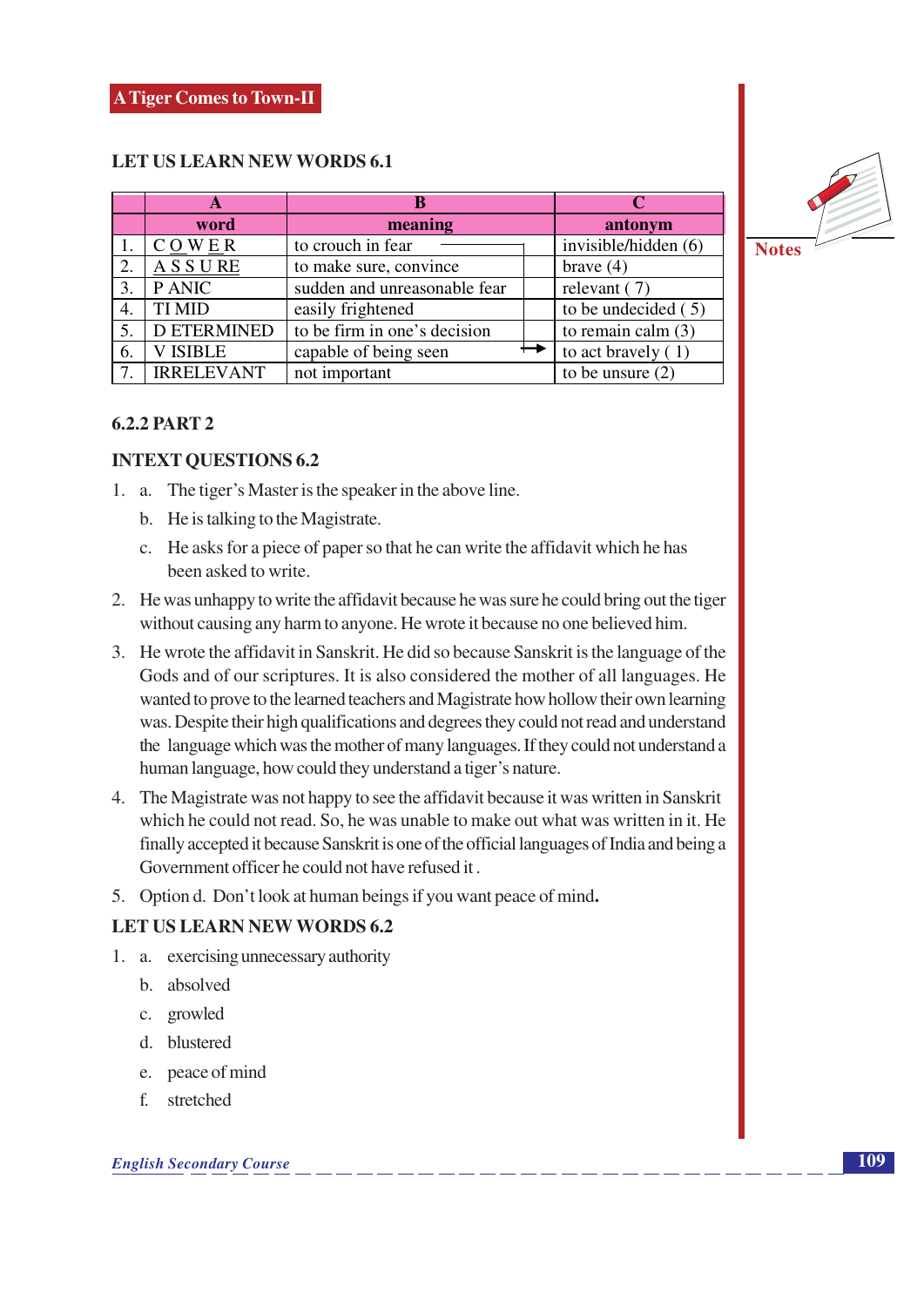**Down** 

witness

1. confused - bewildered

2. To say something with confidence in

order to remove doubt - assure

9. A room just below the roof, usually

used for storing things - attic

7. A person who sees something and show

makes a statement about it in court -



- 2. Across
- 3. the front legs of an animal forelegs
- moving back in fear cowering 4.
- 5. made a low sound in the throat to anger - growled
- 6. a designation given as a mark of respect/honour, without payment

#### - honorary

#### 8. a written statement /legal document - affidavit

- 3. a. BLUSH
	- b. GRIN
	- c. SHIVER
	- d. FROWN
	- e. SHRUG
- $4.$ a. The lion roared at the hunter.
	- b. The owl was heard hooting in the night.
	- c. The boy fell down in fear when the horse neighed suddenly.
	- d The dog barked at the stranger.
	- e. The wolves howled in the jungle.
	- f. The chirping of birds wakes us up in the morning.
	- g. Frogs croak on rainy days.

#### **6.3 LET US LEARN GRAMMAR**

#### A. Prefixes

| irregular   | dishonestly  | unacceptable | hypertension |
|-------------|--------------|--------------|--------------|
| unavailable | irreversible | unanswerable | interschool  |
| disinterest |              |              |              |

#### **B.** Direct Speech and Indirect Speech

- 1. The Magistrate ordered him not to enter the room.
- 2. The Master asked why he was being prevented from going near the tiger.
- 3. The Chairman asked what he had written there.
- 4. The Master assured the people that he could tame the tiger.
- 5. The Master told the tiger not to look at them.

#### **English Secondary Course**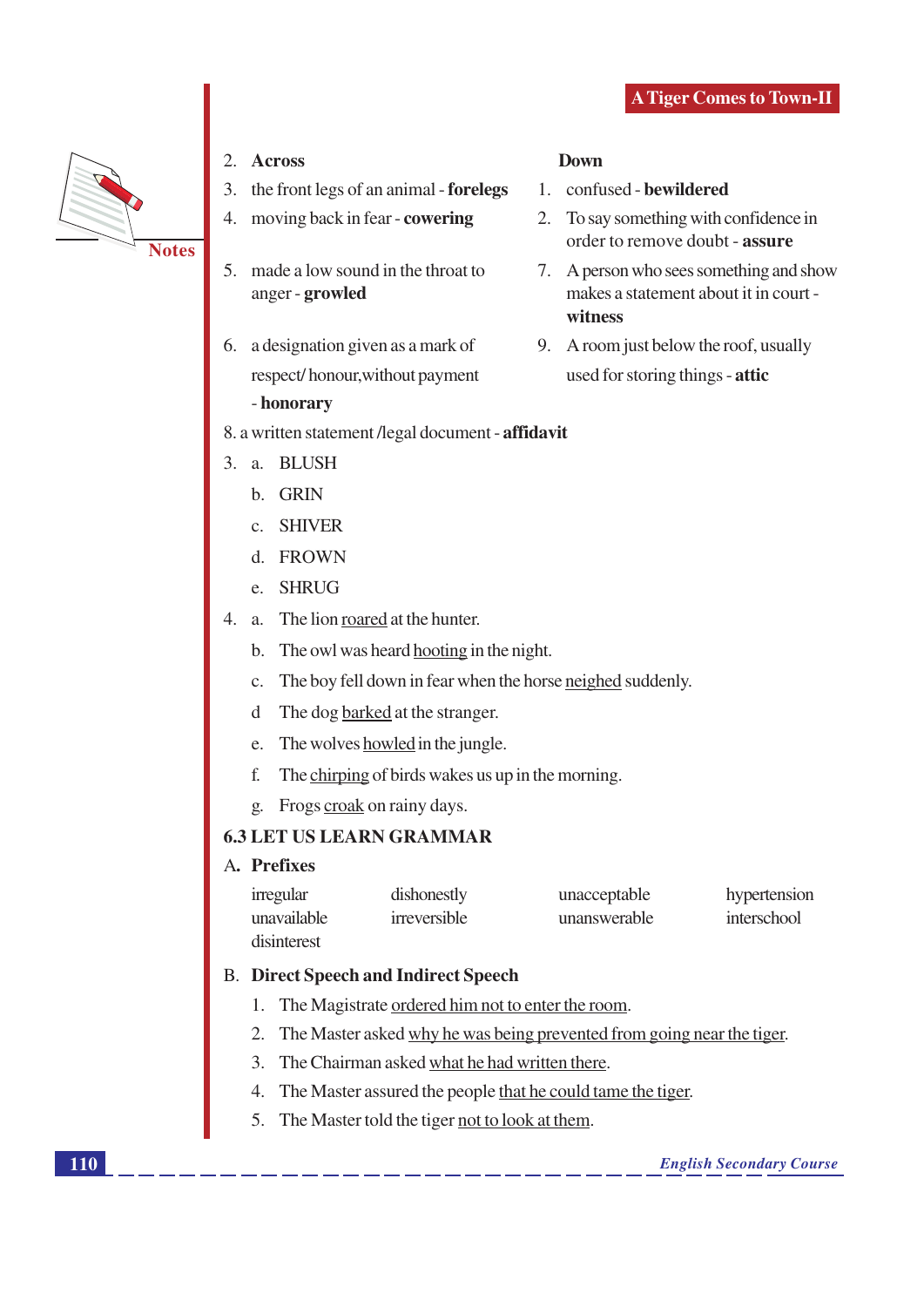#### C. Contractions

- a. I can't solve these problems.
- b.  $I'm$  not going for the picnic with my friends.
- c. *Don't* touch electric gadgets and appliances with wet hands.
- d.  $Can'tI$  buy one more ice cream?
- e. The thief was eventually caught, *wasn't* he?
- f. You're not to be blamed.
- g. They're going to Manali during the summer holidays.
- h. We're going to have lots of fun at the party.
- $\mathbf{i}$ . She's busy completing her homework.

#### **6.4 LET US WRITE**

Individual responses

Suggested response:

Letter from the Principal to the Secretary, Parents' Association of Malgudi Public School

The Secretary

30.10.2010

Parents' Association of Malgudi Public School

Sir.

I am in receipt of your letter dated 27.10.2010 in which you have expressed your concern about the safety of students in school.

The school has adequate security measures and incidents like a tiger straying onto the campus do not happen often. We are fortunate indeed that no untoward incident happened when the tiger was in the campus. Such incidents are rare, but we shall not take the matter lightly. The School Management is equally concerned and has ordered the immediate raising of the school's boundary walls. CCTV's are also being ordered for placement on the campus.

I have written a letter to the local authorities highlighting the seriousness of this matter. I have requested them not to give permission to any organisation to run entertainment shows involving animals as it is not only dangerous but also unethical. I have also forwarded a copy of your letter for their information.

I am sure that with the cooperation of all those concerned, we will be able to ensure better security for our children.

Thanking you,

Yours sincerely,

**English Secondary Course** 

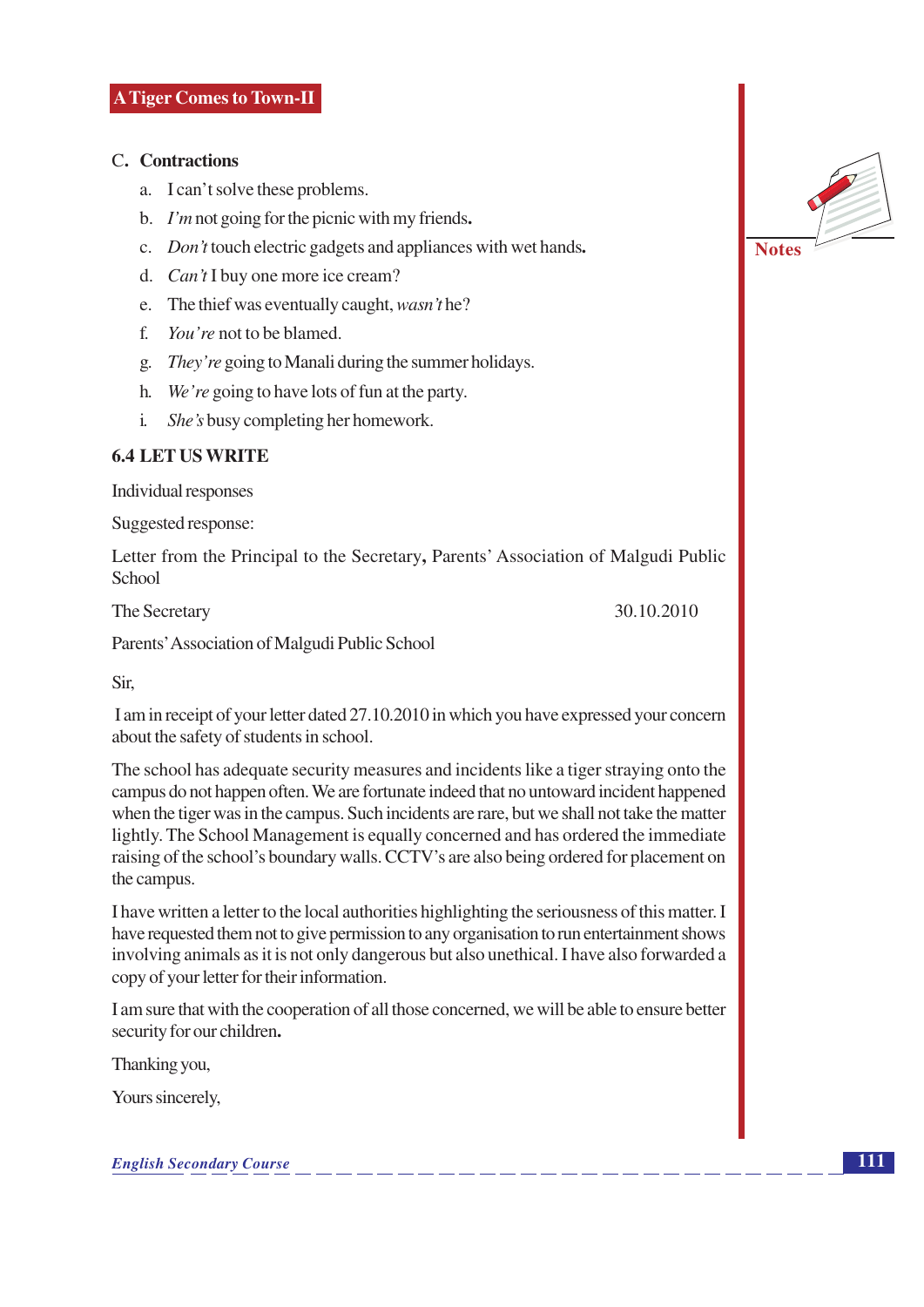

Principal Malgudi Public School LET US DO 6.3

Individual responses

#### **TERMINAL QUESTIONS**

- 1. After some time the tiger woke up from his sleep. He kept his legs on the table, stretched himself and gave out a soft growl. The Headmaster who was sitting crouched in the attic became more nervous. Meanwhile, outside the room there was a commotion. The Magistrate too had arrived. He stopped the Master from entering the room. When the Master told him that he could tame a tiger and that it was his life which was being put to risk, the Magistrate asked him to sign an affidavit that he would hold no one responsible in case something happened to him.
- 2. a. False (The tiger had entered a school.)
	- b. False (The tiger sat on the floor in front of the table. The Headmaster was scared of the tiger.)
	- c. True (The tiger had come out on the street on his own.)
	- d. False (He had a lot of difficulty in entering the room because the teachers and the Magistrate would not allow him to go in without a weapon.)
	- e. True (He asked him to write an affidavit saying that he alone would be responsible for the outcome.)
	- $f_{\cdot}$ False (He wrote in Sanskrit.)
	- g. False (He did not try to scare the tiger. He climbed up into the attic to save himself.)
	- h. False (He did not allow the Master to enter the room till he had signed the affidavit.)
	- True (The Master was well versed in Sanskrit.)  $\mathbf{i}$
	- False (He did not give him any punishment.)  $\mathbf{i}$ .
- 3. The Magistrate did not insist on asking the Master to write the affidavit in English because:
	- Sanskrit is not only the language of the scriptures but also one of the official languages  $\mathbf{a}$ of India. Being a government employee holding a responsible post, he could not show disrespect to the law of the country.
	- b. He felt that if he confessed his ignorance, he would be laughed at.
- 4. Individual responses.

Write about any part of the story you found funny. Give reasons for your choice.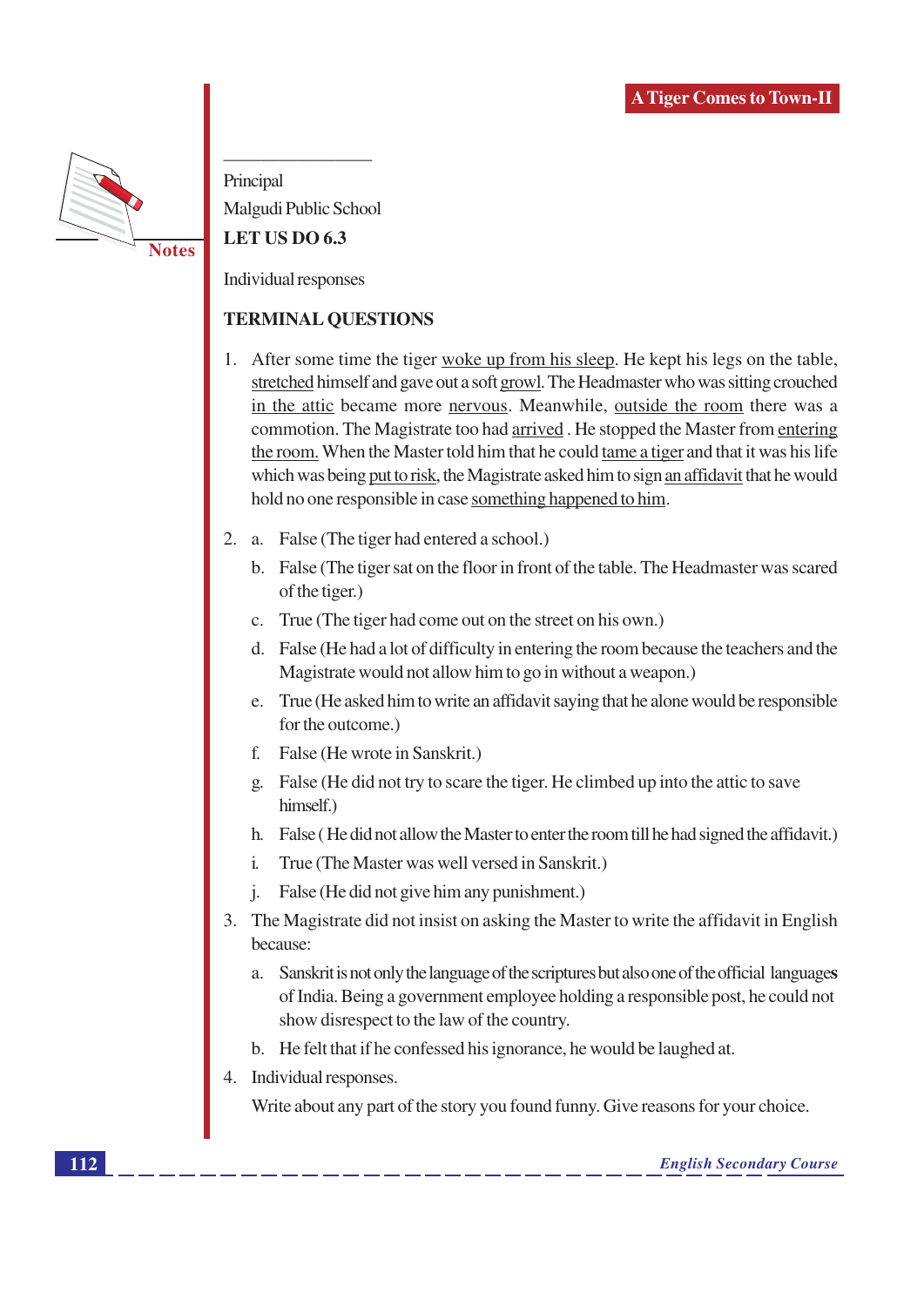5. Individual responses.

Suggested response: The Magistrate was right in not allowing the Master to enter the room without any protection because he was holding a position of responsibility. It was his duty to ensure the safety of people.



| ٠            | ۹<br>٠<br>. . |        |  |
|--------------|---------------|--------|--|
| ×<br>×<br>v. | ۰,<br>I<br>۰. | $\sim$ |  |

|             | Different people            | What they did                                                                                                                                                                                                            | What they said                                                                                                                                                                                                                  | Why they behaved the<br>way they did                                                                                                                                                                            |
|-------------|-----------------------------|--------------------------------------------------------------------------------------------------------------------------------------------------------------------------------------------------------------------------|---------------------------------------------------------------------------------------------------------------------------------------------------------------------------------------------------------------------------------|-----------------------------------------------------------------------------------------------------------------------------------------------------------------------------------------------------------------|
| a.          | The people on the<br>street | ran helter-skelter, hid in<br>cupboards and drains                                                                                                                                                                       | no statement                                                                                                                                                                                                                    | they were frightened                                                                                                                                                                                            |
| b.          | The Headmaster              | looked shocked, climbed<br>up to the attic and sat there<br>shivering                                                                                                                                                    | no statement                                                                                                                                                                                                                    | they were frightened                                                                                                                                                                                            |
| $c_{\cdot}$ | The children                | ran to the hall                                                                                                                                                                                                          | shouted school is<br>closed                                                                                                                                                                                                     | they were excited as well<br>as frightened                                                                                                                                                                      |
| d.          | The teachers                | • locked the children in a<br>safe place<br>$\bullet$ locked the<br>Headmaster's room<br>• waited for someone<br>with authority to take<br>the tiger safely out of<br>the room<br>• did not allow the<br>Master to go in | • used harsh words<br>like brute and beast<br>for the tiger<br>• called the Master<br>'reckless fellow' and<br>even asked him<br>sarcastically if he<br>knew who he was                                                         | • they were scared but<br>wished to remain alert<br>• they wanted to ensure<br>everybody's safety<br>• they wanted to take<br>charge of the situation                                                           |
| e.          | The Magistrate              | • gave orders<br>• asked the Master to<br>write an affidavit                                                                                                                                                             | • he ordered the master<br>not to open or enter<br>the room<br>• You will have to sign<br>the affidavit<br>absolving us of all<br>responsibilities                                                                              | • he was duty bound to<br>provide safety to the<br>people<br>• he had to use his<br>authority                                                                                                                   |
| f.          | The parents                 | nothing                                                                                                                                                                                                                  | nothing                                                                                                                                                                                                                         | • they were shocked to<br>hear the news<br>• they were concerned<br>about the security of<br>their children                                                                                                     |
| g.          | The Master                  | • followed the tiger to<br>school<br>• wanted to enter the<br>Headmaster's office to<br>bring the tiger out                                                                                                              | • Don't call him a<br>brute or a beast<br>· Do you know who<br>you are?<br>• No one is going out<br>of the school.<br>• You will see the<br>tiger come out with<br>me and walk off with<br>me.<br>• I can tame <i>a tiger</i> . | • he understood the tiger<br>well<br>• he was sure the tiger<br>was not going to harm<br>anyone<br>• he was hurt to hear the<br>remarks of the teachers<br>• he did not like the idea<br>of giving an affidavit |
| h.          | The tiger                   | • went out for a simple<br>stroll<br>• sat at the coffee shop<br>• slept in the<br>headmaster's room                                                                                                                     | • wanted to say:<br>• I thought human<br>beings were brave<br>$\bullet$ I am full, don't be<br>afraid<br>$\bullet$ I love sleeping on<br>the cool floor<br>• I will not attack you                                              | • he was confused to see<br>people run away from<br>him<br>• he was amused by what<br>he saw                                                                                                                    |